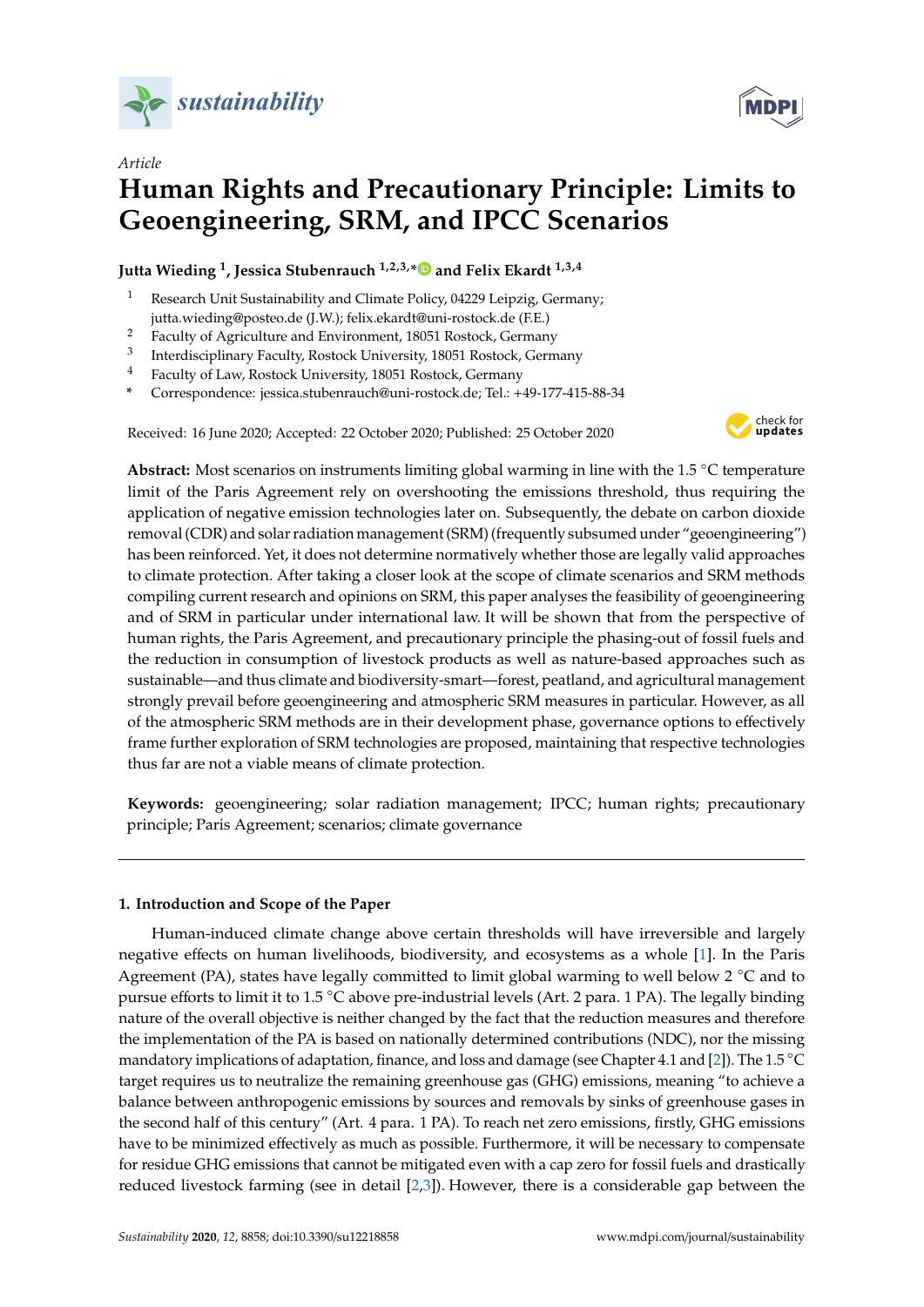real actions taken by states and the requirements of the PA, also referred to as "emissions gap" [\[4\]](#page-14-1). There are three general approaches to reducing GHG emissions, albeit the boundaries between the individual approaches are partly fluent, and the terminology varies more or less wildly, as we will see in the following. From the epistemological point of view, definitions as such are never right or wrong [\[2\]](#page-13-1). They serve to clarify the intent of an analysis. The distinction we prefer consists of following three elements:

- (1) Reduction in GHG emissions, which is mainly achieved by phasing out fossil fuels and globally minimizing livestock farming [\[5](#page-14-2)[–7\]](#page-14-3).
- (2) Compensation of residual emissions by enhancing natural sink capacities in the land-use sector, specifically through forest management, rewetting of wetlands, and agricultural management [\[8–](#page-14-4)[11\]](#page-14-5).
- (3) Compensation of residual emissions by means of technical large-scale interventions to enhance sinks (e.g., direct air  $CO<sub>2</sub>$  capture and removal or ocean management), or to directly alter the Earth's radiative energy (e.g., deliberate changes in the atmosphere or use of albedo effects) [\[12](#page-14-6)[,13\]](#page-14-7).

In the majority of states, there are no sufficiently ambitious post-fossil pathways, etc., and there is a lack the political will to implement respective measures. Therefore, large-scale, technologically driven interventions, subsumable under the term climate-related geoengineering (in the following geoengineering), seem to bear the promise of a smart way out of the crisis without changing technology-based paradigms. However, the classification of individual measures under this generic term is variable so that it makes sense to specify precisely which concrete measure is considered, as we will see in the following.

With regard to the various compensation options, the Intergovernmental Panel on Climate Change (IPCC) follows a different distinction than the one we offered above. The IPCC states in its climate mitigation report of 2014 that geoengineering techniques cover a "broad set of methods and technologies" [\[1\]](#page-13-0), p. 1262, which aim to "deliberate large-scale manipulation of the planetary environment to counteract anthropogenic climate change". It makes a distinction between carbon dioxide removals (CDR) and solar radiation management (SRM) measures [\[14\]](#page-14-8) (p. 89). CDR (in the case of storing GHG other than CO<sup>2</sup> called greenhouse gas removal) aims at removing GHG emissions directly from the atmosphere, either by increasing natural sink capacities, e.g., via biomass creation or non-natural sink capacities or via chemical engineering [\[15,](#page-14-9)[16\]](#page-14-10) (p. 8). The IPCC defines CDR as "anthropogenic activities removing  $CO<sub>2</sub>$  from the atmosphere and durably storing it in geological, terrestrial, or ocean reservoirs, or in products. It includes existing and potential anthropogenic enhancement of biological or geochemical sinks and direct air capture and storage, but excludes natural  $CO<sub>2</sub>$  uptake not directly caused by human activities" [\[17\]](#page-14-11) (p. 544). SRM, in contrast, includes measures that aim at directly modifying the Earth's radiative energy budget to generate a cooling effect [\[1](#page-13-0)[,12](#page-14-6)[,18\]](#page-14-12). According to the IPCC, SRM "refers to the intentional modification of the earth's shortwave radiative budget with the aim of reducing warming" and "does not fall within the definitions of mitigation and adaptation" [\[17\]](#page-14-11) (p. 558). Table [1](#page-2-0) compiles the different CDR and SRM measures, which the IPCC subsumes as geoengineering. CDR covers both the enhancement of natural sink capacities in the land-use sector through improved agricultural practices (e.g., through enhanced soil carbon sequestration) or afforestation and reforestation and chemical or mechanical carbon storage through bioenergy with carbon capture and storage (BECCS), direct air carbon dioxide capture and storage (DACCS), or ocean alkalization and fertilization [\[17\]](#page-14-11)(p. 345). The IPCC already considered the enhancement of natural sink capacities in 1990 [\[19\]](#page-14-13) (pp. 113, 118) while carbon storage appeared later [\[20\]](#page-14-14). The term SRM covers ideas such as changing the surface albedo by whitening roofs, which are rather riskless and potentially high-risk atmospheric approaches aiming at changes in precipitation patterns and global circulation regimes [\[17\]](#page-14-11) (p. 348).

On the one hand, it is pretty obvious that a net-zero-emission target requires some compensation, since it is hardly possible to cut down emissions to zero in some sectors, especially in agriculture.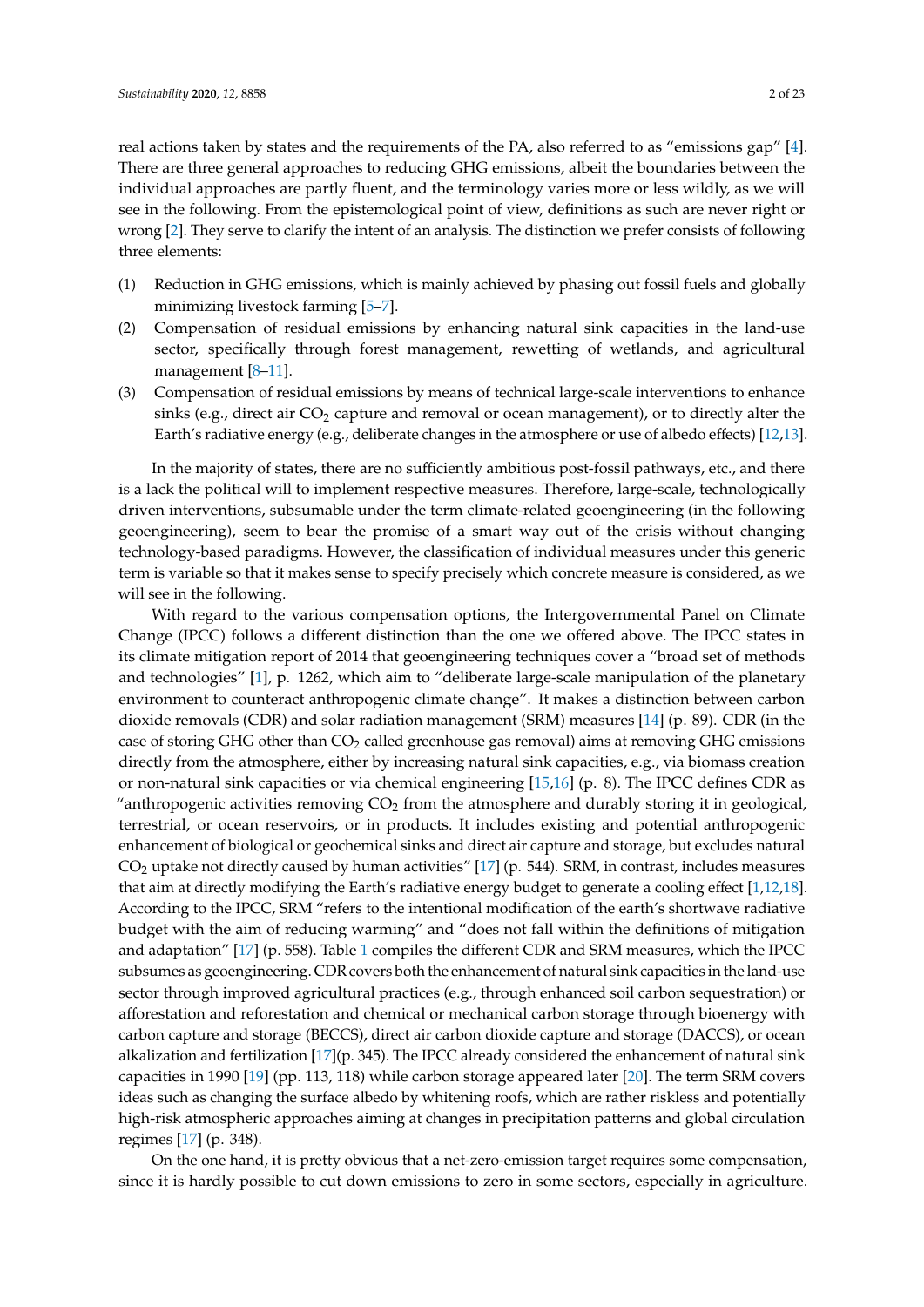On the other hand, each of the compensation options can be critically assessed regarding their risks and possible counteracting factors compromising their storage potential [\[21,](#page-14-15)[22\]](#page-14-16) (e.g., for the ambivalence of biomass production as one part of BECCS, see [\[23\]](#page-15-0) or regarding large-scale afforestation see [\[24–](#page-15-1)[29\]](#page-15-2)). In this paper, we focus on a critical assessment of geoengineering in the narrower sense of the definition given above. From the perspective of the law, we will assess the risks of large-scale technological interventions to directly alter the Earth's radiative energy, with references to other measures where appropriate. Regarding the underlying natural scientific facts, we focus on one single example, because taking all the different approaches into account would go beyond the scope of one single article: atmospheric SRM approaches, in particular stratospheric aerosol injection (SAI), marine cloud brightening (MCB), and cirrus cloud thinning (CCT). Recent climate scenarios used in the IPCC reports (see also [\[17\]](#page-14-11)) contain ever-shrinking emission budgets, also giving rise to discussions about BECCS and afforestation/reforestation. Additionally, atmospheric SRM technologies are increasingly scientifically discussed in terms of the extent to which they might be viable options in combating climate change [\[12,](#page-14-6)[30–](#page-15-3)[37\]](#page-15-4).

<span id="page-2-0"></span>**Table 1.** Geoengineering approaches according to the Intergovernmental Panel on Climate Change (IPCC), different to the narrower definition presented above (own table, based on [\[17\]](#page-14-11) (pp. 342–351).

| Carbon Dioxide Removal (CDR) |                                                                               | <b>Solar Radiation Management (SRM)</b> |                                            |
|------------------------------|-------------------------------------------------------------------------------|-----------------------------------------|--------------------------------------------|
|                              | Bioenergy with carbon capture and storage<br>(BECCS)                          | 7                                       | Stratospheric aerosol injection (SAI)      |
| $\overline{2}$               | Direct air carbon dioxide capture and<br>storage (DACCS)                      | 8                                       | Marine cloud brightening (MCB)             |
| 3                            | Enhanced weathering and ocean<br>alkalization (EW)                            | 9                                       | Cirrus cloud thinning (CCT)                |
| 4<br>5                       | Afforestation and reforestation (AR)<br>Soil carbon sequestration and biochar | 10                                      | Ground-based albedo modification<br>(GBAM) |

Evaluating geoengineering, and in particular SRM technologies (SAI, MCB, and CCT), contains normative questions [\[38–](#page-15-5)[41\]](#page-15-6). In a liberal–democratic framework, the law provides the basis for answering normative questions. In this case, this specifically means human rights, the precautionary principle, and other principles of (international) law. Normative questions are not up to individual ethical discretion—which is sometimes forgotten when, e.g., the IPCC reports discuss "ethical" questions of climate change (for more details on ethics and law in general and with regard to climate change in particular see [\[2\]](#page-13-1)). Natural sciences provide knowledge and propose (technological) solutions to decision-makers, which are implemented by means of policy instruments. Policy instruments can be measured against the normative goals and limits of the law [\[2\]](#page-13-1). This is why, in a first step, we will critically review the natural scientific debate regarding SAI, MCB, and CCT, as examples of large-scale technically based geoengineering options to combat climate change. Building on that, we will carry out our legal analysis. This includes a legal assessment regarding the relation of (1) phasing out fossil fuels and cutting emissions from the livestock sector, (2) enhancing natural sink capacities in forests, wetlands, and agricultural used soils, and (3) the application of the assessed atmospheric geoengineering technologies SAI, MCB, and CCT. In the last step, we also aim to contribute to the further research question how and to what extent potentially high-risk atmospheric SRM strategies, including potential field experiments, could be regulated.

## **2. Methodology**

Regarding the methodology, we will conduct two steps. Firstly, we will critically outline the highly contentious debate on geoengineering in general and on atmospheric SRM in particular by reviewing the relevant literature. We will then take a closer look on the role of the IPCC, its climate scenarios, and the uncertainties of projections. This is helpful, since the scenarios are the vital basis of the ongoing debate on the different geoengineering options with a special focus on legal implications. The IPCC's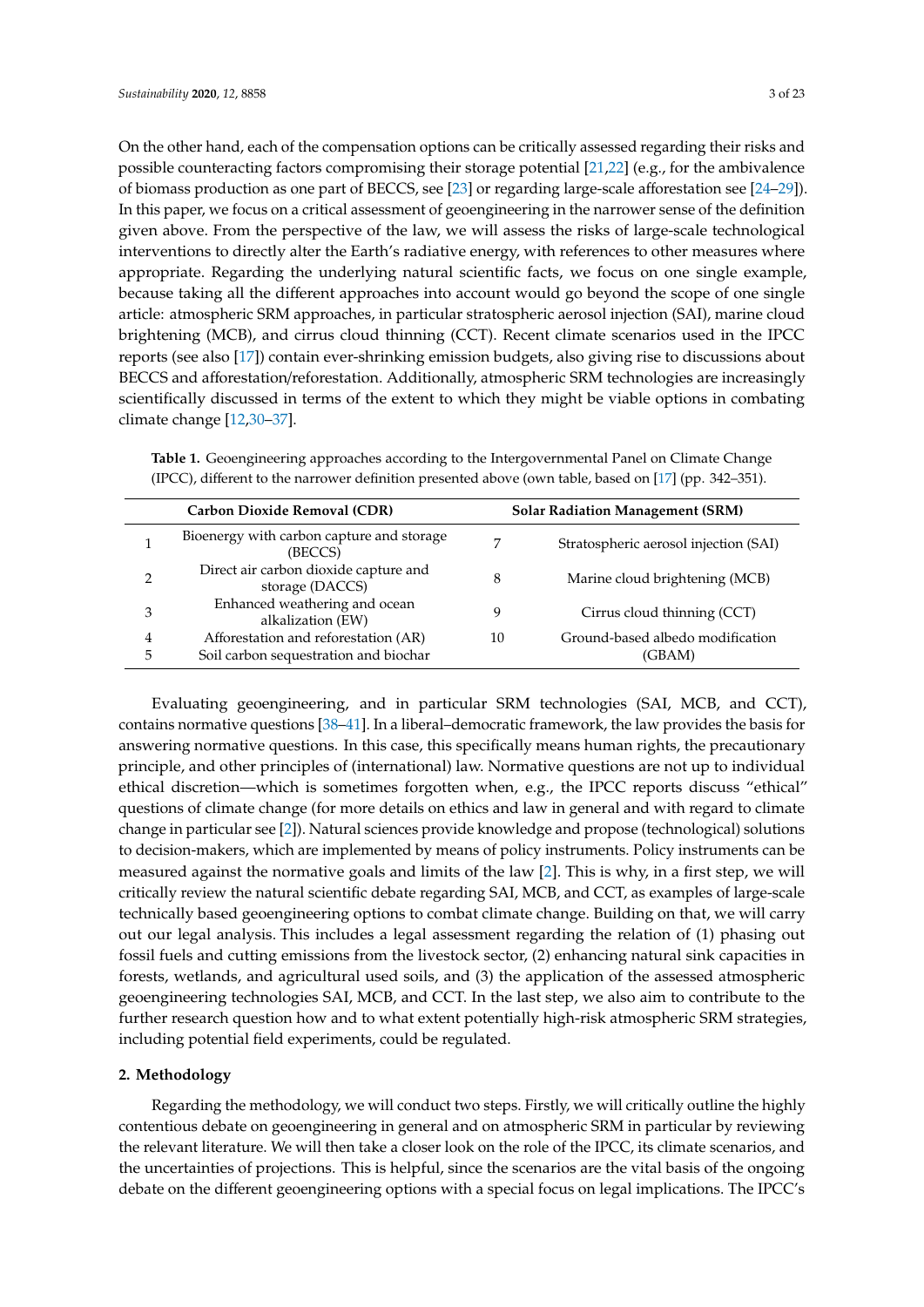Fifth Assessment Report (AR5) and the Special Report from 2018 (SR1.5) [\[1](#page-13-0)[,17\]](#page-14-11) as well as supplementary literature on the uncertainties of climate models and their background assumptions function as the basis of the review. We will question the concealed normative character of IPCC scenarios and will distinguish between generated natural scientific knowledge and legal interpretation. With regard to the natural scientific findings of the selected SRM technologies, a brief literature review reflecting the ongoing debate is being carried out. Given the quite controversial state of the natural scientific debate on different SRM options, this critical review serves as a factual background for the legal analysis, which will subsequently be the major component of the paper.

Secondly, the basis for implementing geoengineering and atmospheric SRM approaches in particular is assessed in a legal analysis considering climate legislation under international environmental law and human rights. Methodologically, we will apply a legal interpretation of the respective legal norms. Because the application of the chosen SRM strategies has an international scope, the legal interpretation will also be of international environmental agreements, focusing on the PA next to the Convention on Biological Diversity (CBD) and other multilateral agreements. Legal norms are interpreted grammatically or textually (related to the wording of a norm), systematically (taking the relation of the respective norm to other norms into account), teleologically (referring to the purpose of a norm), and historically (see, e.g., Art. 31 of the Vienna Convention on Contract Law). This means according to their literal meaning, their relation to other legal norms, their purpose, and their historical background. Usually, grammatical and systematic interpretation is applied because the other two approaches are prone to several problems, such as vagueness and the lack of a clear methodology to determine the "purpose" of a norm [\[2\]](#page-13-1). In the Anglo-Saxon legal sphere, case law would also be used as a source of interpretation. Whether this is methodologically convincing or not is left open here, since there is a lack of court judgments on the topics of this paper.

## **3. Challenges in Terms of Natural Science—The IPCC, Overshoot Scenarios, and SRM**

# *3.1. The IPCC, Climate Scenarios, and Modelling*

At the beginning of the natural scientific analysis, some critical remarks on models of the IPCC are necessary. Today, models are usually the framework within which discourses on options such as geoengineering unfold. Art. 2 para. 1 PA has determined that the consequences of global warming of 1.5 °C—or, if impossible, at most "well below 2 °C"—are the limit of what is normatively acceptable in terms of adverse effects on ecosystems and livelihoods. This objective is measured against climate projections of the IPCC. The IPCC compiles data from a variety of climate research on the effects of GHG emissions on the atmosphere and the probable consequences climate change will have and regularly publishes reports summarizing the current state of climate science and providing projections.

The projections themselves do not have any normative indication, similar to natural scientific data that have per se no normative status (otherwise, a fallacy of "is" and "ought" would occur; see in detail [\[2\]](#page-13-1), as well as on roots and frictions in the writings of Kant and Hume). Furthermore, any scenario is confronted with several unknowns and makes background assumptions that simplify every model. These variables show huge effects on the outcomes [\[6\]](#page-14-17). Budgets of the remaining emissions to stay within 1.5 ℃ global warming provide a (oftentimes very thorough) estimate of the development of the global climate under certain influences. The underlying model, however, is not a real calculation in the stricter sense [\[6\]](#page-14-17), as they are based on a high number of assumptions. Furthermore, the climate system is a complex and highly volatile system in which a number of factors react to various changes [\[42\]](#page-15-7). Even though it follows the laws of physics, some degree of uncertainty is inherent to all predictions of the development of the climate system (this is in addition to the uncertainty we are always subjected to when concerned with the future). Geophysical uncertainty is rooted in the uncertainty about non- $CO<sub>2</sub>$ responses and the transient climate response to cumulative carbon emissions (TCRE). In the scientific presentation, a range of emission budgets is given according to the probability with which it will reach a temperature target taking an average from the different scenarios evaluated.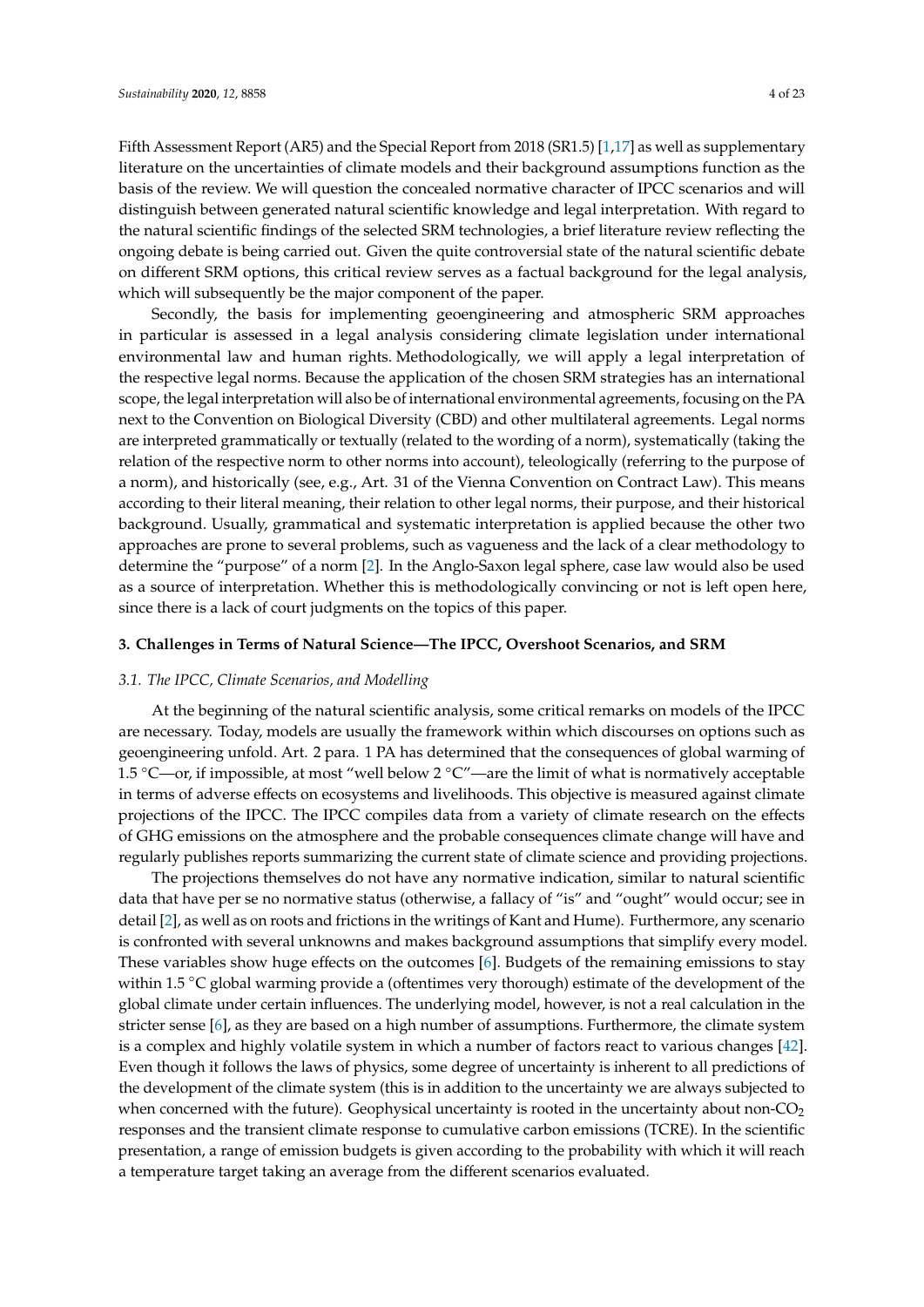Attempting to account for the future of human development adds another layer of uncertainty. This uncertainty includes both the perspectives of economic and population growth and the changes brought about by political action, which directly or indirectly have an impact on the climate [\[43–](#page-15-8)[45\]](#page-15-9).

In its Fifth Assessment Report, the IPCC estimates a remaining budget of  $400$  GtCO<sub>2</sub> (CO<sub>2</sub> only, not  $CO_2$  equivalents) to avoid more than 1.5 °C warming with a 66% certainty from 2011 [\[1\]](#page-13-0), p. 74, Table 2.2. In the Special Report on Global Warming of 1.5 °C of 2018, the IPCC raised the budget for a 66% chance of avoiding 1.5 °C to 420 GtCO<sub>2</sub>—or 10 years of current emissions. Similarly, the budget for a 50% chance of exceeding 1.5 °C increased to 580 GtCO<sub>2</sub>—14 years of current emissions [\[17\]](#page-14-11). This budget looks at  $CO_2$  emissions only, estimating that "the level of non- $CO_2$  mitigation in the future could alter the remaining carbon budget by 250 GtCO<sub>2</sub> in either direction (medium confidence)." [\[14\]](#page-14-8). This difference has several causes: Firstly, there is a normative disagreement about the 1.5 ◦C target. While some seem to believe that it is sufficient to orient policies towards reaching it with a 50% certainty, there are strong arguments to assume that not even 66% certainty is sufficient (argued in detail in [\[6\]](#page-14-17)). Secondly, regarding "pre-industrial level" as a benchmark against which to measure global warming, legal questions are when to set the date and which temperature level is assumed (estimated difference of +/−250 GtCO2). Related to that, since datasets become scarcer and less exact the further one goes back, it is significant which observational temperature datasets are used (estimated difference of  $+/-300$  GtCO<sub>2</sub>). Thirdly, all models are still inadequate in terms of their complexity. Further uncertainties are added to all kinds of models by a lack of understanding (and the missing means to simulate) some feedback and physical processes associated with global warming. Furthermore, natural cycles such as the carbon cycle cannot yet be fully anticipated in terms of the developments and capacities of sinks and sources (this regards both terrestrial and the oceans) [\[46\]](#page-15-10). In addition, it is yet uncertain when and to what degree certain options are ready for deployment on a larger scale [\[47\]](#page-16-0). The scenarios do not yet fully account for the effects of non-CO<sub>2</sub> GHG, even though their impact on the climate is significant  $[48,49]$  $[48,49]$ . As has been shown elsewhere  $[6,50]$  $[6,50]$ , all these uncertainties and the overseen legal aspects lead to the conclusion that budgets are rather overestimating the remaining emissions that can still be emitted without surpassing 1.5 ◦C global warming.

While these factors already account for a huge variability in the budget, most scenarios shown by the IPCC SR1.5 assume overshooting the temperature limit to around 1.8  $°C$  and that, by generating negative emissions, the temperature can be lowered back to 1.5 ◦C by the end of the century. This expands the budget by 400 to 1600 GtCO<sub>2</sub> (the equivalent of 10 to 40 years of current emission levels) [\[51\]](#page-16-4). Therefore, methods of CDR play an exceedingly large role in climate protection. However, "(q)uantifying how the carbon cycle responds to negative emissions is an important knowledge gap for strong mitigation pathways" [\[17\]](#page-14-11). Concretely, it is still unknown whether returning to a lower temperature level is at all possible, considering the complexity of geophysics, and, if so, how. This would include maintaining ecosystems while emission concentrations first rise and then sink within a short time. Inertia of the carbon cycle and the mean temperature of the seas are hard to predict and not yet sufficiently understood. Probably, there are tipping points that will be reached once global warming approaches 1.7 to 1.9 ◦C, which will lead to irreversible effects triggering further consequences [\[17](#page-14-11)[,52](#page-16-5)[–54\]](#page-16-6). In addition, overshoot scenarios bear the strong possibility of triggering negative socioeconomic effects, comprising livelihoods and burdening future generations [\[55](#page-16-7)[–57\]](#page-16-8). In addition, adapting to first increasing and then decreasing temperatures within a matter of decades puts a double-strain on biological diversity [\[58–](#page-16-9)[60\]](#page-16-10). Furthermore, there may be biophysical restrictions [\[48](#page-16-1)[,61](#page-16-11)[,62\]](#page-16-12), some of which will be discussed in the following. Most important for the purpose of this paper: whether certain CDR and SRM options made necessary by an overshoot are allowed or not is a legal question. Scenarios, apart from all the uncertainties, cannot answer these questions.

#### *3.2. Assessment of Geoengineering Options—The Example of Atmospheric SRM Approaches*

The Fourth Assessment Report of the IPCC discusses geoengineering, particularly stratospheric aerosol injection and ocean fertilization, concluding that they are "largely speculative and unproven,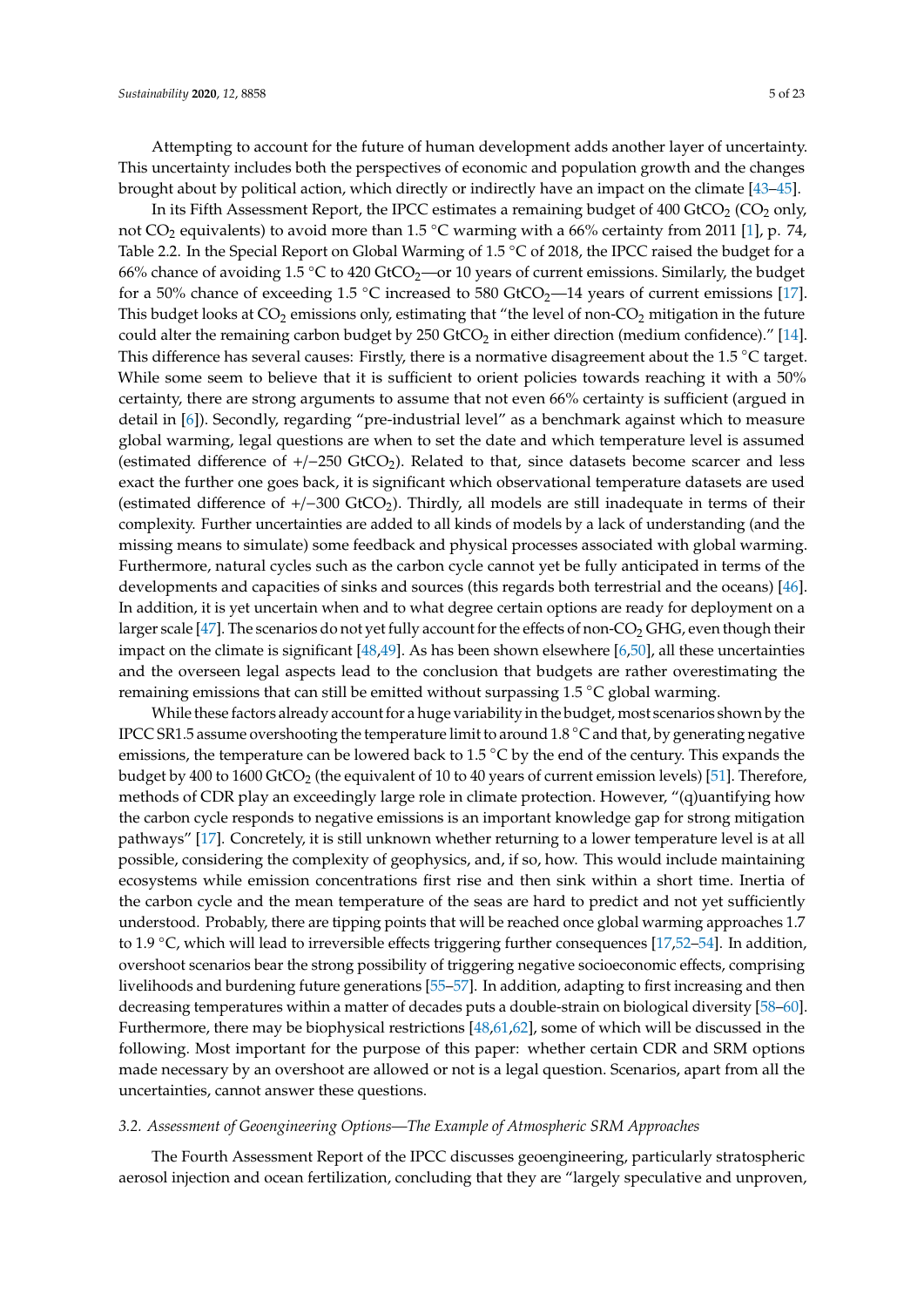and with the risk of unknown side effects" [\[61\]](#page-16-11). The Fifth Assessment Report in 2014 for the first time mentions different SRM and CDR technologies together under the term geoengineering [\[1\]](#page-13-0) and includes bioenergy with carbon dioxide capture and storage [\[29,](#page-15-2)[48,](#page-16-1)[63,](#page-16-13)[64\]](#page-16-14)) and afforestation as CDR strategies in climate scenarios [\[1\]](#page-13-0). As pointed out in Chapter 1, in SR1.5, the term geoengineering is not used often anymore, separately considering CDR options—including the anthropogenic enhancement of natural sinks—and atmospheric as well as ground-based SRM methods [\[17\]](#page-14-11). Within the climate models of the IPCC, BECCS, and AR are—so far—the only CDR methods included in pathways with overshoot scenarios. However, even regarding these scientifically less controversial approaches, the IPCC still states that "CDR deployed at scale is unproven, and reliance on such technology is a major risk in the ability to limit warming to 1.5 °C" [\[17\]](#page-14-11) (p. 96). In any case, SRM options attract a lot of interest, since they bear the promise to stop or at least delay global warming faster than, e.g., AR or the restoration of degraded forest and wetland ecosystems, with projected effects in the span of a century [\[1,](#page-13-0)[65\]](#page-16-15).

SRM strategies are supposed to "effectively, globally, rapidly, reversibly and inexpensively" [\[66\]](#page-17-0) (p. 2) reduce global temperature levels [\[66](#page-17-0)[–69\]](#page-17-1). They can be divided into space-based, atmospheric, and surface-based methods [\[12\]](#page-14-6). However, the only space-based method, aimed at installing space mirrors in the orbit between the Earth and Sun to hinder solar radiation reaching the Earth's surface (first idea by [\[70\]](#page-17-2)), cannot be deployed unless costs are drastically reduced and major advances in technology are achieved and is therefore not being pursued further at the moment [\[12](#page-14-6)[,71\]](#page-17-3). Even proponents of atmospheric SRM methods admit that those technologies exist only in theory, are not yet proven at scale, and are probably uneconomical if all costs are considered [\[31](#page-15-11)[,72](#page-17-4)[,73\]](#page-17-5). Based on this criticism, some highlight the need for more research on the respective SRM options [\[12,](#page-14-6)[39](#page-15-12)[,74](#page-17-6)[,75\]](#page-17-7). In the following, we assess the potential positive and negative effects of the atmospheric SRM options, SAI, MCB, and CCT, as a basis for our following legal considerations.

• Stratospheric aerosol injection is also called "sunshade geoengineering" [\[76\]](#page-17-8). It aims at enhancing the Earth's albedo through the injection of aerosols such as sulphur dioxide into the stratosphere by high-altitude aircrafts or tethered balloons [\[12\]](#page-14-6). The gaseous sulphur dioxide  $(SO<sub>2</sub>)$  oxidizes into light-scattering sulphate  $(SO<sub>4</sub>)$ , and thus, similar to when a volcano erupts, creating clouds that reflect more solar radiation back to space [\[74](#page-17-6)[,77](#page-17-9)[,78\]](#page-17-10). However, the large-scale technical implementation remains unclear and costs are likely to be much higher than often assumed [\[79](#page-17-11)[,80\]](#page-17-12). Various multi-model results regularly demonstrate that the average surface near temperature could be restored close to pre-industrial levels, also in combination with CDR methods [\[81–](#page-17-13)[85\]](#page-17-14). Apart from that, regional temperature imbalances, such as a temperature decrease in the tropics and an increase at the poles [\[86,](#page-17-15)[87\]](#page-17-16), as well as a reduced global precipitation, a disruption of the Asian/African summer monsoon, remaining acid ecosystems, polar ozone depletion, and negative consequences for terrestrial and marine photosynthesis are potential adverse effects of SAI [\[22](#page-14-16)[,31](#page-15-11)[,37](#page-15-4)[,74](#page-17-6)[,82](#page-17-17)[,85](#page-17-14)[,88–](#page-17-18)[93\]](#page-18-0). Hong et al. [\[94\]](#page-18-1) claim that the Atlantic Meridional Overturning Circulation alone might counteract cooling effects significantly. Bahn et al. [\[67\]](#page-17-19) find that cooling effects will remain small and are rather artificial. Aerosols have a much lower lifetime in the atmosphere than greenhouse gases, and there are regional differences. This makes it challenging to determine the duration and intensity of aerosol injection. Additionally, global temperatures are expected to rise sharply if the injection of aerosols could no longer be continued with the same intensity [\[95–](#page-18-2)[97\]](#page-18-3). Rabitz [\[98\]](#page-18-4) develops scenarios for a sudden termination preventing greater harm, however only considering few variables and optimistically assuming that either multilateral cooperation or the economic strength of states will remain intact [\[98\]](#page-18-4).

To avoid negative effects, SAI research proposes measures such as multiple injection locations, seasonal injections, a variation of the altitude and latitude of injections to minimize risks, or an additional injection of calcite along with  $SO<sub>2</sub>$  to avoid in particular ozone depletion [\[99–](#page-18-5)[102\]](#page-18-6). Still, even multi-layer models bear uncertainties and are incapable of accurately reproducing highly complex natural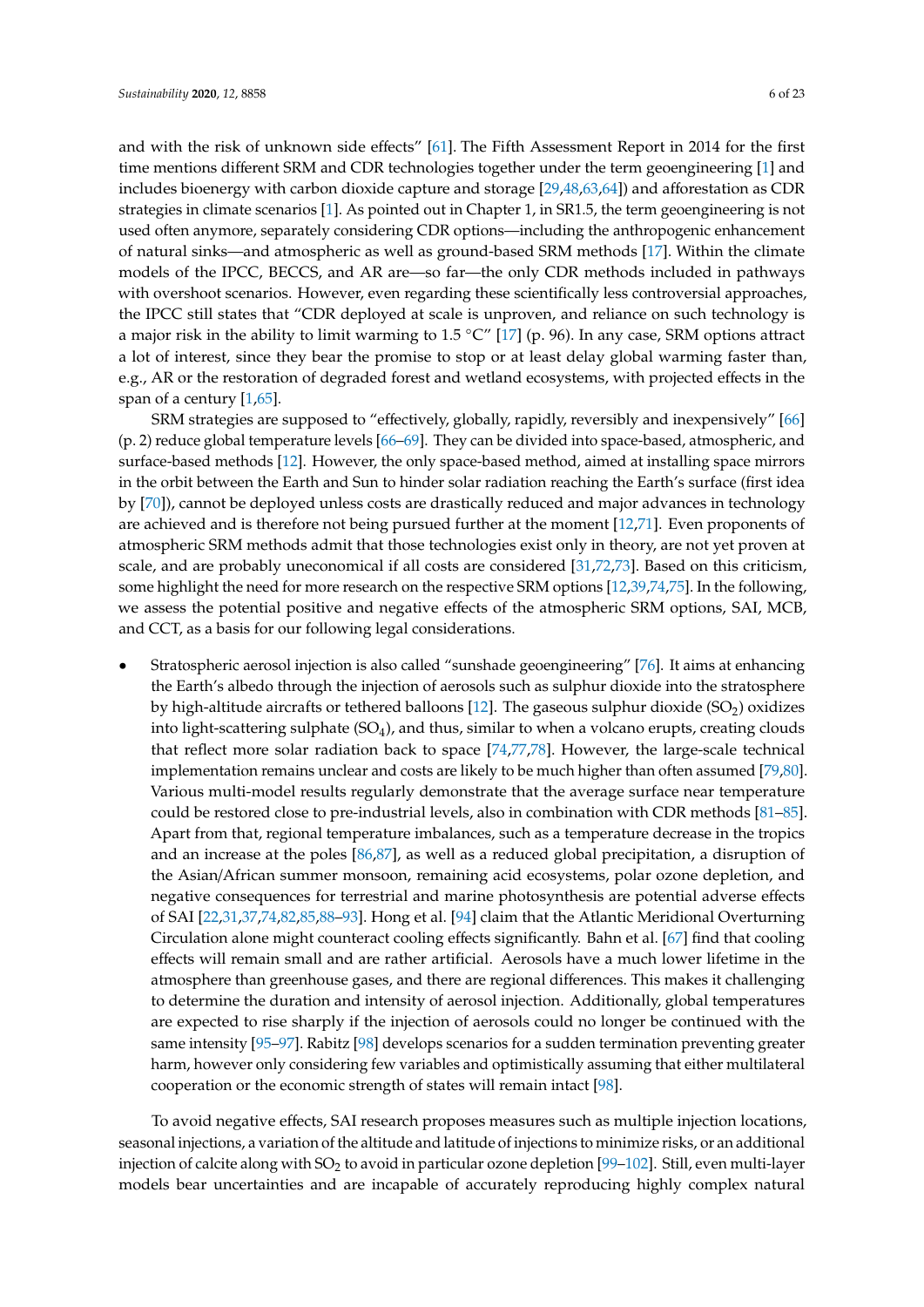interactions [\[85\]](#page-17-14). Thus, it remains unclear whether all risks of new SAI techniques are already known. So far, it remains highly unclear to what extent SAI can contribute a significant cooling effect and whether all potential adverse effects, especially for certain world regions, can be eliminated sufficiently, while it is certain that problems regarding the progressive degradation of ecosystems are definitely not addressed, beyond the prevention of damage done by rising temperature levels.

- Marine cloud brightening seeds low-altitude clouds by injecting sea salt particles into the atmosphere. These particles function as condensation nuclei and enhance the droplet number concentration of the cloud, particularly in tropical regions. The aim is to increase the reflection of shortwave radiation fluxes through more reflective stratocumulus clouds [\[103–](#page-18-7)[105\]](#page-18-8). Further research reveals that even clear skies might enhance their reflexibility through sea spray injection [\[106,](#page-18-9)[107\]](#page-18-10). The idea goes back to Latham [\[108\]](#page-18-11) who particularly aimed to restore the polar ice shield and reduce the bleaching of coral reefs [\[104](#page-18-12)[,109](#page-18-13)[,110\]](#page-18-14). However, Baughman et al. claim that summer ablation rates in the Artic might not be slowed. Meanwhile, major changes in precipitation and atmospheric circulation patterns are likely to occur in the Western Pacific [\[16\]](#page-14-10) (p. 78), [\[111\]](#page-19-0). Even though specific models show potential climate cooling effects [\[112\]](#page-19-1) (p. 88), large uncertainties about the achievable effect remain, and the cooling seems to depend largely on the size and amount of the particles injected [\[107](#page-18-10)[,113\]](#page-19-2). Injecting too little or too many particles might even lead to adverse climate effects [\[107](#page-18-10)[,113\]](#page-19-2). Additionally, the aerosol–cloud interaction and a presumed high buffering property of the clouds against changes by aerosols are still poorly understood and hamper the prediction of achievable effects [\[12](#page-14-6)[,113](#page-19-2)[,114\]](#page-19-3). Besides unpredictable climate effects, globally altered water cycles are the main adverse effect expected [\[103,](#page-18-7)[104,](#page-18-12)[107](#page-18-10)[,115\]](#page-19-4): On the one hand, globally reduced average precipitation is predicted, showing detrimental effects on vegetation growth [\[96,](#page-18-15)[113\]](#page-19-2). This might significantly reduce terrestrial primary productivity in the tropics—such as in the Amazon Basin—in particular [\[96,](#page-18-15)[107\]](#page-18-10). On the other hand, regional precipitation patterns might increase, particularly in lower latitudes [\[107\]](#page-18-10). Apart from all that, large-scale technological feasibility is at least questionable. In particular, the development of autonomous vessels or platforms that can be in permanent operation without depending on fossil fuels and that are reliable, even facing extreme weather events is still highly challenging [\[104\]](#page-18-12).
- Cirrus cloud thinning is based on the fact that cirrus clouds produce a net warming effect, because they hold back terrestrial long-wave radiation [\[116\]](#page-19-5). CCT therefore aims to reduce this warming effect by thinning the clouds. By seeding ice nuclei into the clouds, larger ice particles are expected to grow. Reaching a certain size, they sediment out of the clouds and reduce the thickness and life-time of cirrus clouds [\[12](#page-14-6)[,117\]](#page-19-6). Seeding is foreseen via aircraft or autonomous drones. Potential cooling effects are predicted to have a more direct effect on a specific region—in contrast to SAI or MCB [\[116](#page-19-5)[,118\]](#page-19-7). However, cooling effects are again highly uncertain and prone to affect other regions as well. Firstly, they depend on the geographical distribution of cirrus clouds—tropical regions with anvil cirrus clouds are excluded [\[119–](#page-19-8)[121\]](#page-19-9). Secondly, the parameters of ice nucleation and effectiveness of injected ice particles into potentially inhomogeneous and chemically variable cirrus clouds also remain largely unknown in middle and high latitudes [\[116,](#page-19-5)[122](#page-19-10)[,123\]](#page-19-11). Additionally, overseeding cirrus clouds might even cause a countereffect and lead to a global net warming [\[116,](#page-19-5)[124\]](#page-19-12). Finally, the occurrence of negative effects on precipitation patterns or side effects of using toxic bismuth tri-iodide as an effective seeding material instead of sea salt cannot be excluded either [\[12](#page-14-6)[,123\]](#page-19-11). In particular, these possible adverse effects, which could lead to a further increase in warming instead of cooling, question the whole technology approach significantly.

All described atmospheric SRM methods have in common that—so far—they exist only as models. All of them entail major uncertainties that do not allow precise predictions on the extent of the achievable effects on the Earth's temperature balance. The expected adverse effects range from a globally or regionally changed precipitation regime to regional temperature imbalances and negative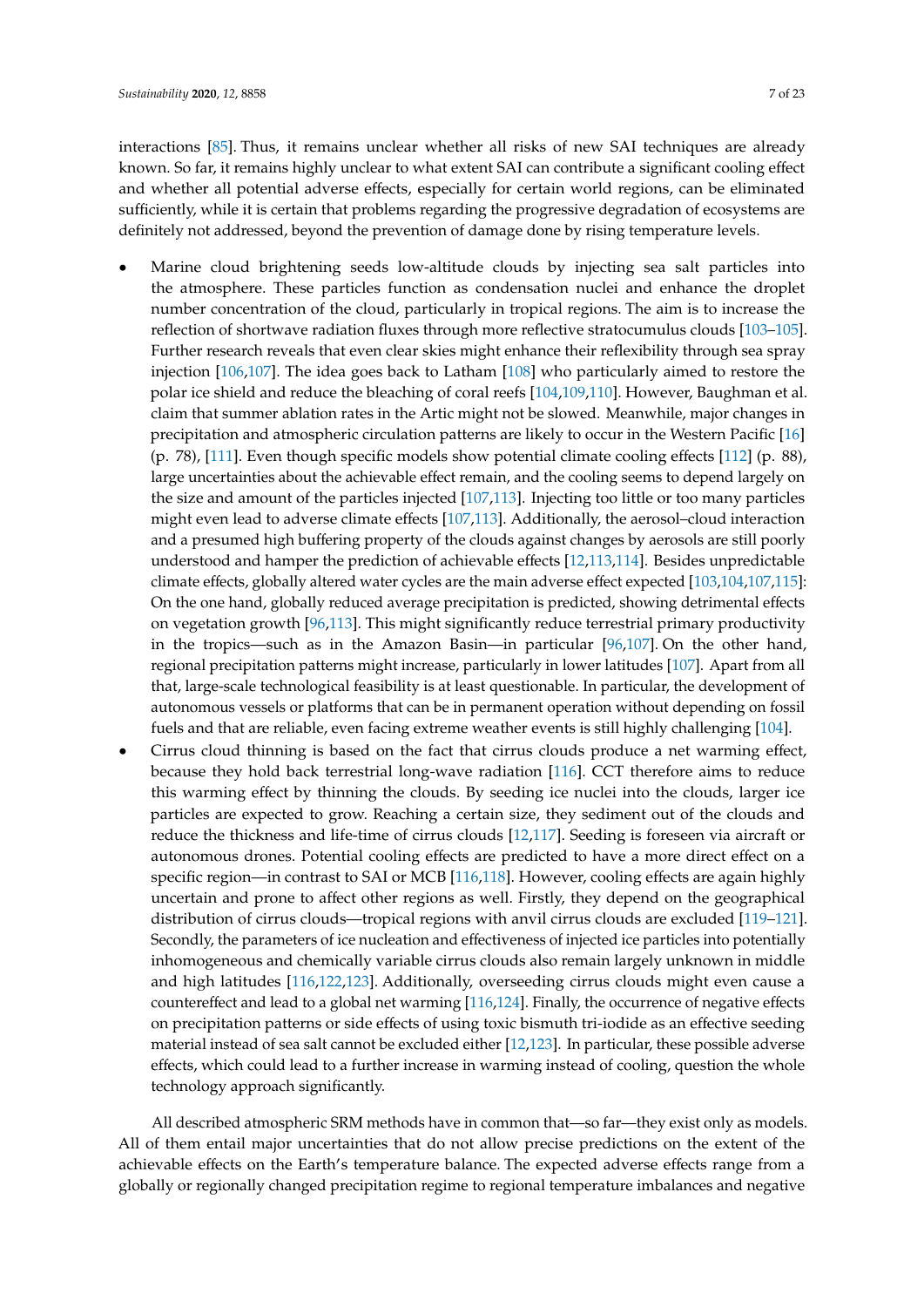consequences for terrestrial and marine photosynthesis. In particular, by influencing rainfall or the creation of potential drought- or flood-causing clouds, regional inequalities might be amplified as access to food and water for millions of people might be threatened [\[69,](#page-17-1)[125,](#page-19-13)[126\]](#page-19-14). It is an almost impossible challenge to accurately predict these possible negative impacts. Hence, transboundary impacts and geographical heterogeneities are expectable for each of the technologies—even if it is only implemented for the purpose of scientific research. The effects on some regions will be more severe than on others [\[22\]](#page-14-16).

There are some findings that suggest positive side effects and the possibility of resolving some of the crucial issues, such as the question of terminating the use of a technology [\[98\]](#page-18-4), or a way to conduct scientific trials to scale without the possibility of inflicting permanent or large-scale and transboundary harm [\[78\]](#page-17-10). However, in the following, this paper takes a look at the legal implications rather than (technological) feasibility as such. As will be discussed below, requirements of, e.g., the precautionary principle are to rule out harm to a reasonable extent. Therefore, only if all side effects can be estimated and subsequently eliminated or managed, a technology becomes viable. It is not the purpose to weigh positive effects against negative ones, but to identify possible risks and weigh them against alternative paths of action.

# **4. Results and Discussion: Legal Analysis Regarding Geoengineering in International Law and Human Rights**

This takes us to our legal analysis on international environmental law and human rights, even though there is no specific "geoengineering protocol". Atmospheric SRM technologies are generally not in a state of deployment yet. However, already pursuing research to assess their effects might possibly lead to large-scale impacts [\[12](#page-14-6)[,13](#page-14-7)[,75,](#page-17-7)[126,](#page-19-14)[127\]](#page-19-15). Therefore, when analyzing the existing regulation, we have to consider both research and deployment options.

## *4.1. Assessment of Potential Legal Starting Points to Regulate Geoengineering and in Particular SRM*

The Convention on Biological Diversity has produced the most explicit legal regulation of geoengineering. The CBD took decisions critical of geoengineering technologies (COP 10 Decision X/33 2010 and COP 11 Decision XI/20 2011) in response to the fact that most of the potential adverse effects of both—CDR and SRM—geoengineering approaches will probably occur directly or indirectly on biodiversity and ecosystems. The decisions aim to prohibit "climate-related geo-engineering activities that may affect biodiversity, until there is an adequate scientific basis on which to justify such activities and the associated risks" (COP 10 Decision X/33 W, a follow-up on COP 9 Decision IX/16 C targeting ocean fertilization specifically). In other words, any activity must meet the scientific standards called for by the precautionary principle (see below). The CBD further specifies that the prohibition of respective geoengineering activities applies to "any technologies that deliberately reduce solar insolation or increase carbon sequestration from the atmosphere on a large scale" (COP 10 Decision X/33 W, footnote 3). Thus, experiments which might also have adverse transboundary impacts and are not of small scale are included, unless conducted in a controlled setting. The decisions are based on Art. 8 especially lit. d, e, h CBD, which aim to preserve ecosystems, local occurrences of species, and their required environments and to avoid alien and harmful influences on ecosystems. As seen above, to date, those adverse effects on ecosystems cannot be fully assessed with regard to large-scale atmospheric SRM technologies. Therefore, the CBD decisions rule out their further exploration. Although the legally binding nature of the CBD is undisputed, there is an ongoing debate about the legal status of decisions by the Conference of the Parties (similar to the binding nature of agreements within the climate regime, which is discussed in [\[6\]](#page-14-17)). Therefore, the question arises if there are more definite regulations in other parts of international environmental law.

Other conventions and treaties might in part apply to atmospheric SRM deployment or field research within their specific field. The UN Convention on the Law of the Sea (UNCLOS) safeguards in Art. 192, 194–196, 212 marine environments and the atmosphere above the sea from pollution and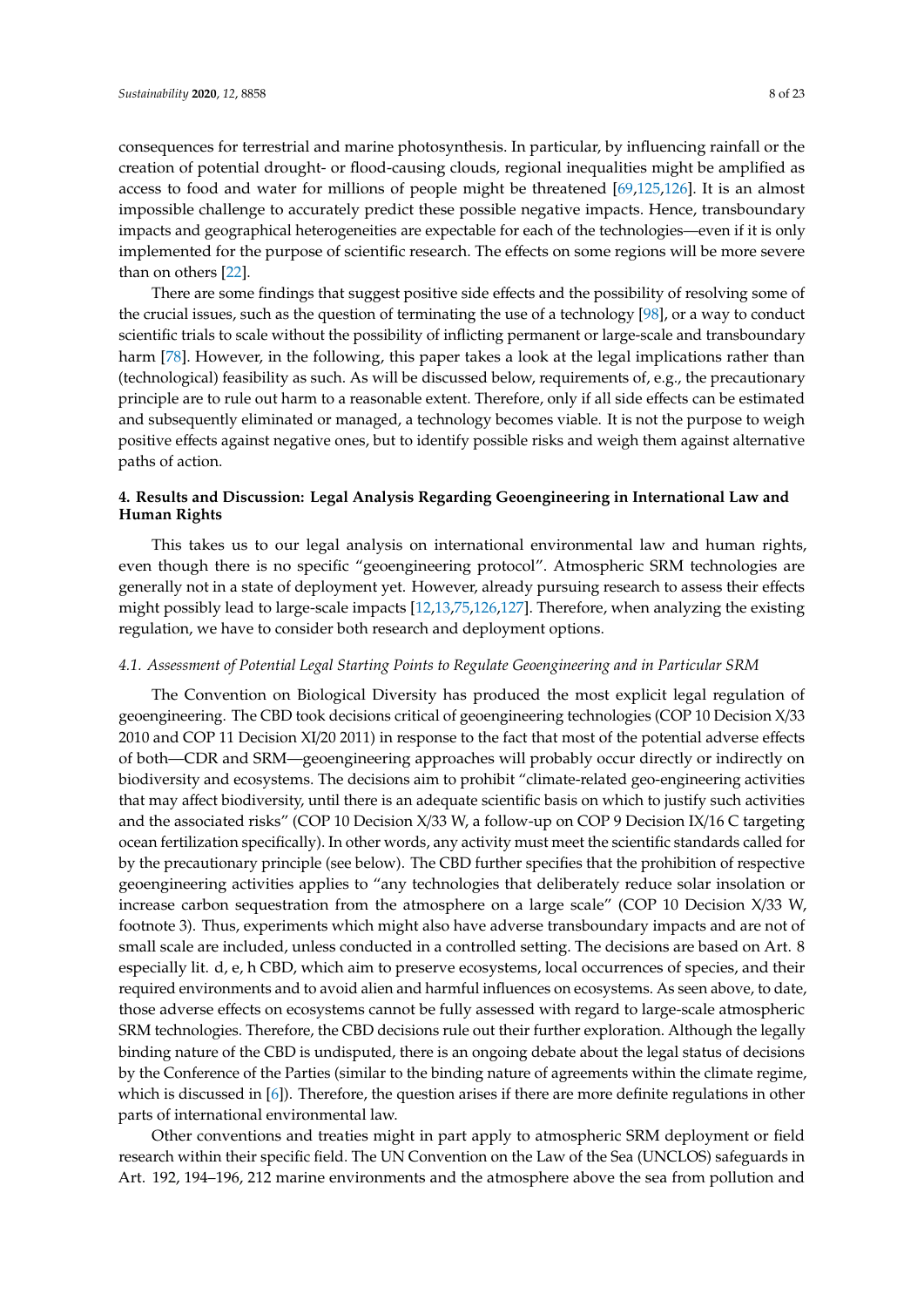regulates substances ejected by vessels. The Vienna Convention for the Protection of the Ozone Layer could generally be thought to apply, as it requires member states to take action to prevent "adverse effects" (Art. 2 Vienna Convention for the Protection of the Ozone Layer) on human health and the environment caused by activities in the ozone layer. The Vienna Convention for the Protection of the Ozone Layer prohibits the injection of substances into the atmosphere that might cause damage to it. Based on the findings above, damage cannot be ruled out at the moment and is even probable to occur, concerning SAI in particular. However, the Vienna Convention mostly aims to establish cooperation among member states and requires them to takes action "[i]n accordance with the means at their disposal and their capabilities" (Art. 2 para. 2 Vienna Convention for the Protection of the Ozone Layer). The Montreal Protocol on Substances that Deplete the Ozone Layer contains measures to prohibit the injection of substances harmful to the ozone layer. However, hydrogen sulphide  $(H_2S)$ and  $SO_2$  used for SAI are not included in the Annex listing relevant substances [\[128\]](#page-19-16). Even though the Environmental Modification Convention (ENMOD) explicitly regulates the modification of weather and the deliberate modification of natural processes, its scope is limited to military and hostile use and is therefore not applicable to geoengineering. Likewise, other treaties that are topically related, such as the London Convention and London Protocol (LC/LP) on the dumping of waste and other matter at sea, the Geneva Convention on the Long-Range Transboundary Air Pollution, the Treaty on Principles Governing the Activities of States in the Exploration and Use of Outer Space, Including the Moon and other Celestial Bodies, or Convention on International Civil Aviation, do not offer a general normative basis to determine a general framework for atmospheric SRM and have been reviewed elsewhere in more detail [\[66](#page-17-0)[,129\]](#page-19-17).

Therefore, the next look for regulation leads to the UN Framework Convention on Climate Change and the Paris Agreement. It has often been discussed that the PA is hardly ecologically effective, because it does not provide concrete enforcement mechanisms and global governance instruments such as a binding global emissions trading scheme [\[6,](#page-14-17)[130](#page-19-18)[–134\]](#page-19-19). This, however, is not the relevant point in this case. Neither is the fact that the PA (and perhaps also the UNFCCC) contains a number of provisions that merit discussions whether they are legally binding at all, and how very specific reduction targets for individual states are not explicitly listed [\[130,](#page-19-18)[134–](#page-19-19)[137\]](#page-20-0). In any case, however, the basic target commitment and the system of nationally chosen reduction targets based on this target commitment are binding. This can be found in Art. 2, 3, 4 PA. It is undisputed that the agreement as such is constructed as a binding international treaty [\[136\]](#page-20-1); and in the case of Art. 2–4 PA specifically, the wording does not indicate that it is not meant to be binding [\[6](#page-14-17)[,130](#page-19-18)[,132](#page-19-20)[,138\]](#page-20-2). While modal verbs such as "will" or "aim" can be interpreted as merely non-binding announcements, the words "are to" and "shall", as used in Art. 3, 4 PA, clearly indicate the legally binding nature (as in [\[136\]](#page-20-1)). This alone is referred to in and is relevant to this paper. Legally binding force must not be confused with enforceability; here, we will not discuss the complicated question before which national, EU, or international law court PA obligations can be ruled on (for example, Art. 2 PA plays a role in an ongoing climate lawsuit before the German Federal Constitutional Court; for background [\[2\]](#page-13-1)).

The PA does not explicitly mention geoengineering. This could lead to the conclusion that it is simply not applicable and contains neither a mandate nor a prohibition of geoengineering in general, and of atmospheric SRM in particular. However, there are some textual and systematic arguments from other norms of the PA that are not favorable of atmospheric SRM. The following questions are: (a) whether an overshoot is allowed or not, (b) whether the risks of geoengineering and of specific SRM approaches in particular rule out these options or not (at least as long as other options such as emission reduction are feasible), and (c) whether either technological large-scale interventions or the enhancement of natural sink in the land-use sector by changing agricultural and forestry practices, rewetting peatlands, etc., prevail in terms of removing carbon dioxide that remains even in a zero-fossil-fuels world.

First of all, there is a clear textual argument that the PA does not allow for overshoot scenarios, which makes an important basis of the discussion about geoengineering, especially regarding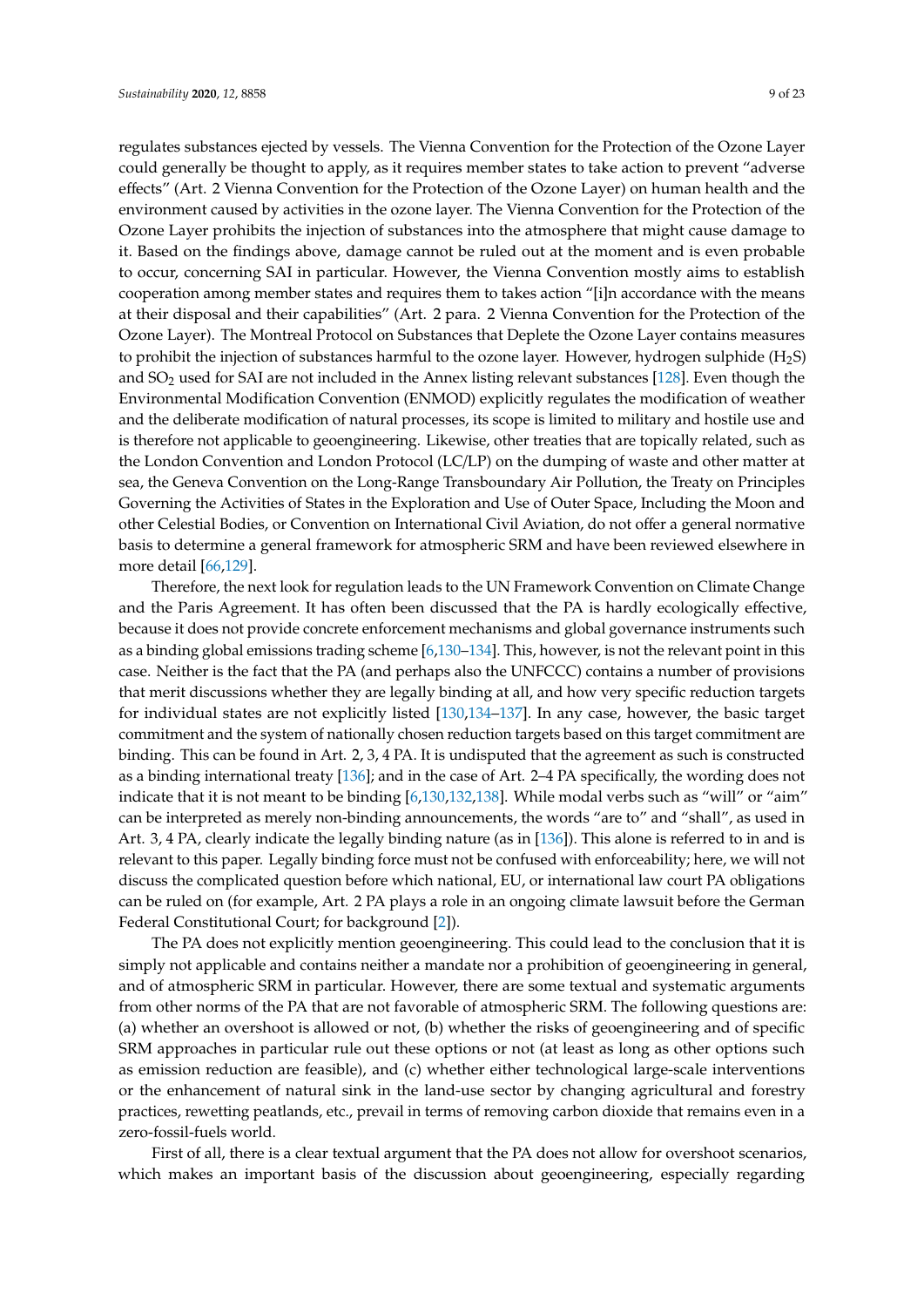atmospheric SRM measures void. Taking Art. 2 para. 1 PA literally [\[6\]](#page-14-17), "holding the increase in the global average temperature to well below  $2 °C$  above pre-industrial levels . . . " does not mean being able to exceed the temperature limit to return to it later on. This does not generally rule out SRM technologies, even so it is questionable whether the risks of rapid temperature increase when halting SRM implementation (as described above) are within the margin of the provision. More clearly, however, Art. 4 para. 2 and 3 PA call for domestic mitigation efforts at the highest level of ambition. Thus, climate agreements do not leave room for using atmospheric SRM approaches instead of mitigation (and adaptation) measures.

In addition, there is a clear textual argument that large-scale technological interventions, atmospheric SRM in particular, is not intended as a key climate protection measure: The PA aims to reduce GHG concentrations and to reach a "balance between anthropogenic emissions by sources and removals by sinks of greenhouse gases" (Art. 4 para. 1 PA; on the legal relationship between Art. 2 and Art. 4 PA, see [\[2](#page-13-1)[,6\]](#page-14-17)). However, SRM in general produces neither emissions reduction nor removal by sinks. Furthermore, Art. 2 UNFCCC—as the basis of the Paris Agreement—calls for a "stabilization of greenhouse gas concentrations in the atmosphere", not for a compensation by means of SRM. There is, however, no explicit prohibition ruling out that SRM might play an additional role, e.g., in conjunction with mitigation [\[139\]](#page-20-3). However, since it has no place in contributing to reaching the PA targets, this role would need to be temporary and marginal—raising the question of why to resort to it at all.

#### *4.2. Discussion—Why Emission Reduction and Increasing Natural Sink Capacities Prevail*

The notion against focusing on atmospheric SRM is emphasized by a bundle of textual and systematic arguments from PA in connection with human rights and the precautionary principle that shows that reduction fossil phasing-out, etc., and increased natural sinks in the land-use sector prevail against large-scale technical interventions such as atmospheric SRM approaches—and which underline that an overshoot is not permissible from the human rights perspective and the potential unpredictable negative consequences of an overshoot. These textual and systematic arguments make the case for an ambitious level of climate protection by means of the most effective and the most riskless measures—and for those measures such as wetland management that are required anyhow due to environmental challenges other than climate change. These arguments, containing various legal elements, are as follows:

- Art. 2 para. 1 PA sets a legal obligation for preventing dangerous climate change meaning limiting global warming to well below 2 °C and pursuing efforts to stay below 1.5 °C. Elsewhere [\[6\]](#page-14-17), three implications of this were shown: (a) Although often overlooked, this obligation is legally binding, as follows from Art. 3 and 4 PA. (b) This obligation implies that the target must be met as safely as possible. Probabilities of meeting the target of only 50 or 66%, as envisaged by the IPCC reports [\[1](#page-13-0)[,17\]](#page-14-11), are not sufficient [see Chapter 3.1]. Even more so as the underlying assumptions of the IPCC also tend to be too generous. Therefore, net zero emissions must be achieved promptly (in a maximum of two decades) on a worldwide scale. (c) The wording of Art. 4 PA makes it clear that this norm is subordinate to Art. 2 PA, because Art. 4 PA merely serves to implement Art. 2 PA. For this reason, the wording of Art. 4 PA, for net zero emissions any time after 2040, is superseded by Art. 2 PA.
- Furthermore, human rights as rights to freedom (as stated in various binding international treaties, especially the International Convention on Civil and Political Rights and the International Convention on Economic, Social and Cultural Rights) logically imply the right to the elementary preconditions of freedom. These in turn include a relatively stable global climate and environmental conditions allowing for maintaining the basics of human livelihoods [\[2,](#page-13-1)[6,](#page-14-17)[140\]](#page-20-4). Admittedly, the freedom of enterprises and consumers, impeding a more ambitious climate policy, has also to be taken into account. However, although it is correct that balancing human rights obligations to climate change is prima facie left to political margins (for instance, due to the contradicting freedom rights of enterprises and consumers), which is only limited by those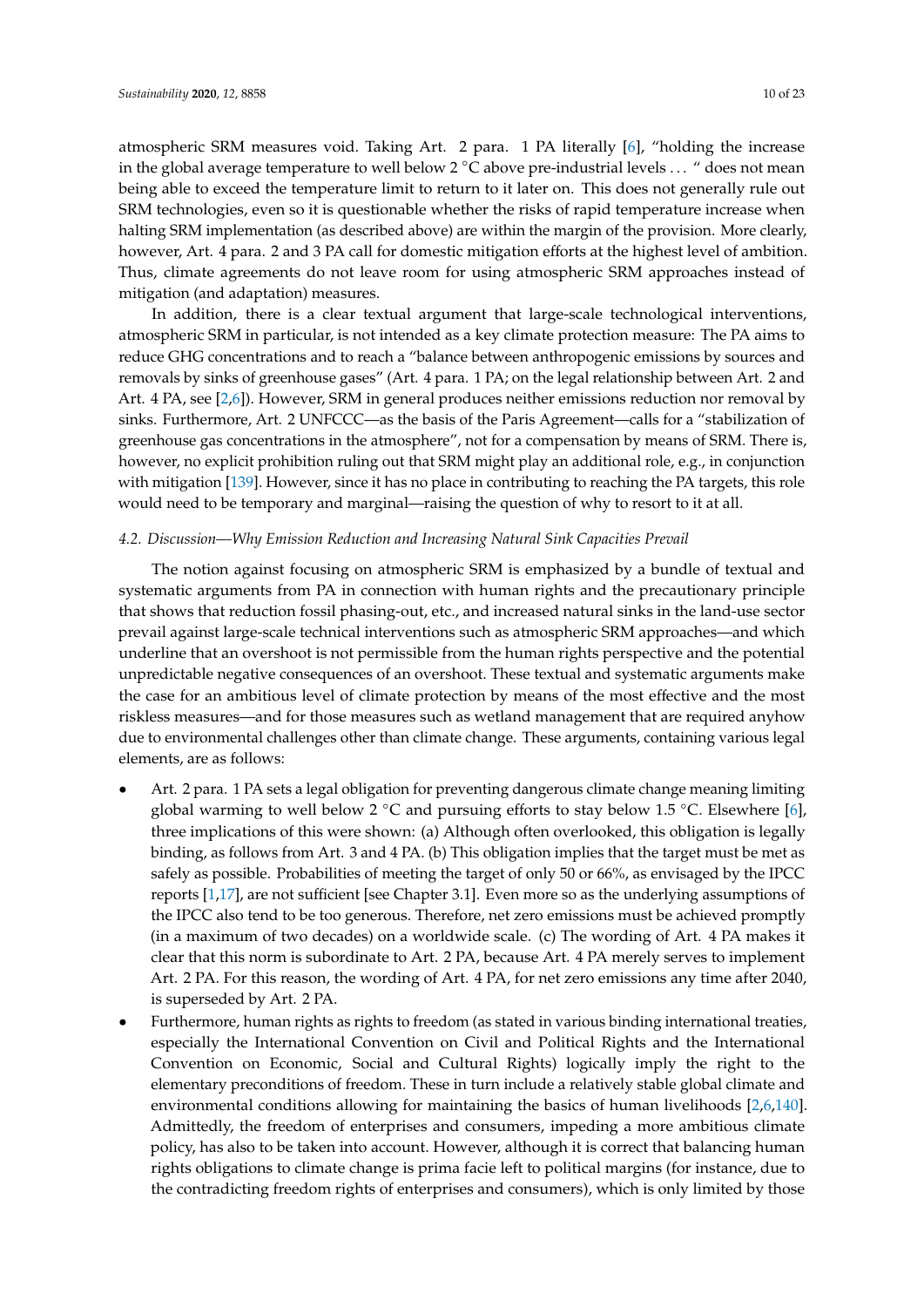balancing rules that have to be complied with, one of these rules states that political margins of decision-making end where political action or non-action will endanger the liberal-democratic system as such. Precisely this is the case if climate change is not mitigated appropriately. This is why human rights contain a strong obligation towards climate protection in accordance with Art. 2 para. 1 PA [\[2](#page-13-1)[,6\]](#page-14-17).

- In addition, general principles of international law, here the precautionary principle, remain, determining the corridor in which SRM activities might at all take place. Precaution means taking measures in view of long-term, cumulating, or uncertain damages [\[2,](#page-13-1)[38,](#page-15-5)[141](#page-20-5)[–144\]](#page-20-6). This does not totally prohibit the pursuit of an action, which bears the chance of causing irreversible harm (since precaution also implies balancing different risks and opportunities, and even daily life entails irreversible risks) when it comes to huge risks. Climate change exceeding the objective of Art. 2 para. 1 PA will lead to such irreversible negative consequences on a global scale and therefore needs to be mitigated. Even if disputing the role of the precautionary principle in general [\[145](#page-20-7)[,146\]](#page-20-8), it is clearly codified on several levels in national, EU, and international law, i.e., in Art. 3 para. 3 UNFCCC, in the Treaty on the Functioning of the European Union (TFEU) in Art. 191, or in Art. 20a of the German Constitution (Grundgesetz). Moreover, precaution is included in human rights. Basic rights protect not only against certain dangers, but also against future dangers if the latter is irreversible at the moment of occurrence; and exactly this is the case with climate change. If that were not the case, the protection provided by basic rights would run empty. Human rights thus contain a precautionary principle, even beyond codification [\[2](#page-13-1)[,6,](#page-14-17)[140\]](#page-20-4). The connection to human rights makes it clear: the bigger the impending damage in its occurrence, the more ambitious the necessary protection measures have to be.
- Another principle of international environmental law is the preventive principle, which calls for early action and in view of transboundary environmental damage. While the precautionary principle contains the responsibility to take action even in view of scientific uncertainty, the preventive principle calls for refraining from an action that might directly lead to damage, or stop it as soon as consequences become apparent [\[141,](#page-20-5)[147\]](#page-20-9). This implies that counteracting global warming by employing SRM is not sufficient, as it does not eliminate the cause of the anthropogenic damage. In addition, atmospheric SRM technologies at the current state of research bear the risk of causing additional harm themselves, or might have highly uncertain side effects [\[91,](#page-18-16)[148,](#page-20-10)[149\]](#page-20-11). The preventive principle, as part of the Rio Declaration on Environment and Development (A/CONF.151/26 (Vol. I) of 12 August 1992), is soft law. However, the principle has been reiterated in the preamble of the UNFCCC and in other treaties mentioned above. It has also been invoked by the International Court of Justice (ICJ Reports 7 at 78, para. 140).
- One more principle has to be taken into account. The international law principle—or rather the concept—of sustainable development consists of three parts: intertemporal equity, sustainable use of natural resources, and the integration of environment and development [\[141,](#page-20-5)[147\]](#page-20-9) (on details and further implications [\[2\]](#page-13-1)). Climate change will have dire consequences on the living conditions for future generations. Its successful mitigation is therefore required in terms of intertemporal equity. Atmospheric SRM approaches might impair this principle, because they might delay mitigation action such as phasing-out fossil fuels, etc., and prolonging the process of emission reduction [\[41\]](#page-15-6). This might put additional strain on future generations [\[46,](#page-15-10)[96\]](#page-18-15). On the other hand, a—thus far, however, missing—broad social discussion on the risks of large scale atmospheric SRM approaches might spur commitment to not rely on those technologies and avoid them by strict mitigation measures [\[75](#page-17-7)[,150\]](#page-20-12). In any way, sustainable use of natural resources calls for the quickest possible omission of all uses of fossil fuels, which, again, might be prolonged if atmospheric SRM technologies are (even additionally) communicated as a reliable option to be used. As for the chances of development, one could argue that respective SRM approaches will buy necessary time for development particularly in developing countries. However, chances are that adverse impacts, both transboundary and direct, of atmospheric SRM will occur exactly in regions with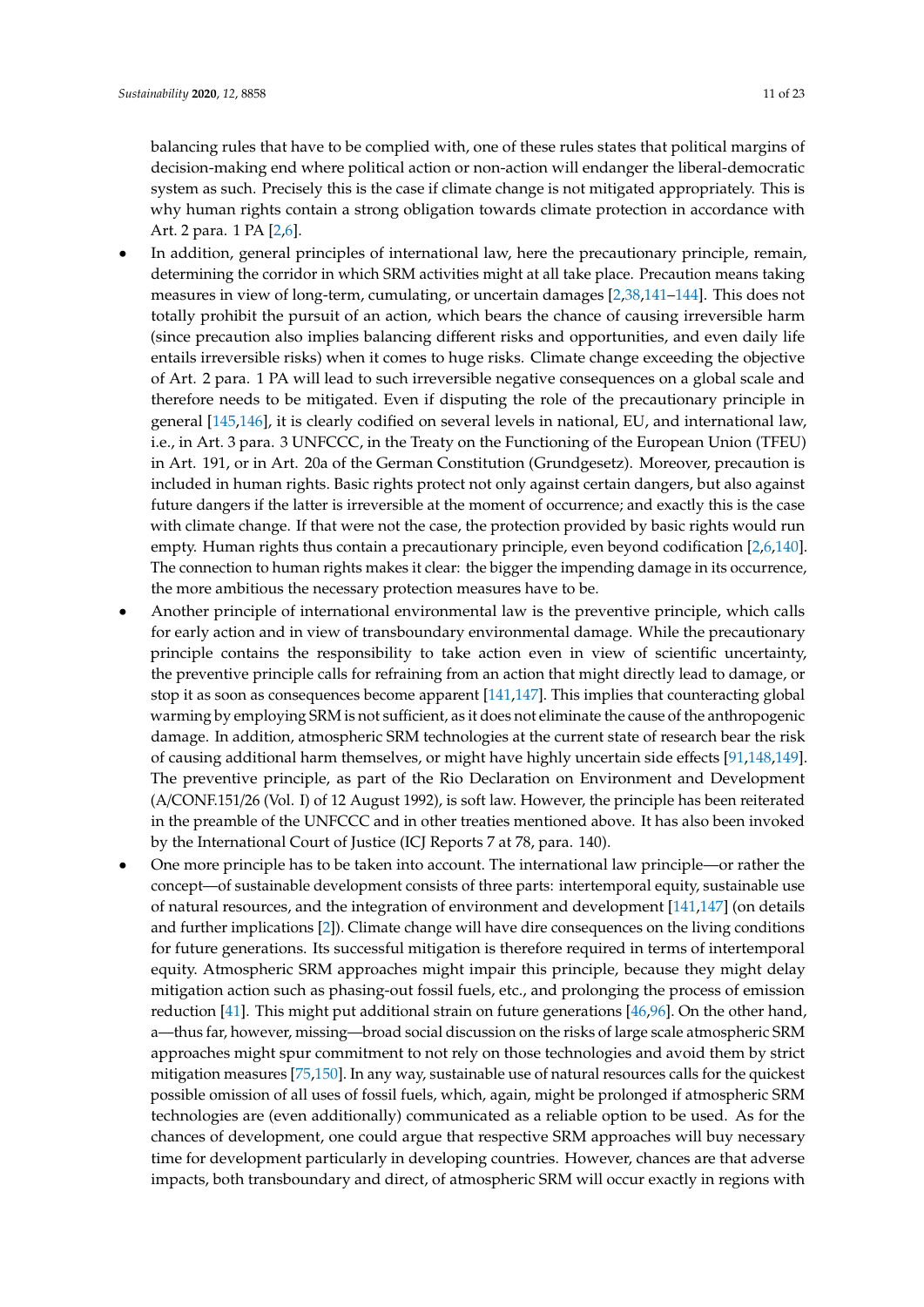high vulnerability, such as tropical forests and deserts. The concept of sustainable development, though quite far-reaching, has no concrete legally binding basis; however, it is the core concept of the UN Conference on Environment and Development from which the UNFCCC and the CBD emerged (among others). It therefore has a strong normative value in setting a standard in which climate protection is to take place [\[151](#page-20-13)[,152\]](#page-20-14).

• All of this implies that very ambitious climate protection is required. A drastic reduction in GHG emissions including largely underestimated non- $CO<sub>2</sub>$  emissions [\[50](#page-16-3)[,153\]](#page-20-15) is necessary alongside the enhancement of natural sinks by sustainable land-use management regarding agriculture, forestry, and wetlands. These mitigation measures—without overshoot—are the option that (a) is more certain than large-scale technological geoengineering in meeting the obligatory climate targets and (b) poses fewer open questions with regard to side effects, which in turn, endanger the respective human rights to the elementary preconditions of freedom, such as life, health, and subsistence [\[154\]](#page-20-16). Furthermore, (c) the human rights protection and the CBD require drastic mitigation measures anyhow, because the cause of biodiversity loss, pollution, disturbed nutrient cycles, etc., is more or less the responsibility of major polluters as it is climate change: fossil fuels and (industrial and large-scale) livestock farming. Therefore, focus should lie on phasing-out fossil fuels globally in all sectors and changing the agricultural sector fundamentally, particularly livestock farming [\[2](#page-13-1)[,7](#page-14-3)[,143](#page-20-17)[,155](#page-20-18)[,156\]](#page-20-19). On the other hand, it already became clear that the whole Agriculture, Forestry, and Other Land Use (AFOLU) sector contains the largest sink capacities. Forest restoration and sustainable forest management (under certain conditions that avoid trade-offs also afforestation and reforestation) [\[24,](#page-15-1)[25](#page-15-13)[,157](#page-20-20)[–159\]](#page-20-21), enhanced carbon sequestration in soils, stimulated by altered agricultural practices, i.e., agroforestry catch cropping, etc. [\[144,](#page-20-6)[160–](#page-20-22)[162\]](#page-21-0), and rewetting peatlands [\[163\]](#page-21-1) are potential measures to enhance these capacities (on policy instruments for the land-use sector see in detail [\[5](#page-14-2)[,6](#page-14-17)[,9](#page-14-18)[,144\]](#page-20-6)). Even if certain trade-offs must also be taken into account, end-of-pipe solutions such as large-scale geoengineering measures do not solve other environmental problems, such as the progressing ecosystem degradation and acidification, which are also caused directly or indirectly by using fossil fuels. Using atmospheric SRM technologies instead of the aforementioned mitigation or adaptation measures might increase the vulnerability of those who are already most exposed to the negative consequences of global warming specifically (e.g., indigenous people [\[164\]](#page-21-2)), but also other environmental problems in general [\[22](#page-14-16)[,165](#page-21-3)[,166\]](#page-21-4). Apart from that, as GHGs remain in the atmosphere multiple times longer than injected aerosols, SRM measures require future generations to continue the injections permanently or live with the costs of the hugely increased pace of global warming after ceasing them [\[75\]](#page-17-7). Furthermore, it is likely that the development required to make atmospheric SRM technologies operational and to provide a long-term risk assessment will most likely take too long for any large-scale deployment to meet the requirements of the PA (zero emissions within the next two decades). Even if this path were to be pursued, the cooling effect, which can be achieved by atmospheric SRM measures, has not been quantified yet and is subjected to high uncertainties. Measures targeting fossil fuels (and livestock farming, etc.) will have risks and consequences themselves, at least if they include frugality and beyond technological strategies (on frugality options alongside technological strategies as well as on their consequences [\[2,](#page-13-1)[160,](#page-20-22)[167–](#page-21-5)[171\]](#page-21-6); especially on livestock see [\[63](#page-16-13)[,159](#page-20-21)[,172](#page-21-7)[,173\]](#page-21-8)). However, these risks are lower and therefore preferable to the significant risks and uncertainties associated with atmospheric SRM technologies in light of considerations of human rights and the precautionary principle [\[31](#page-15-11)[,174](#page-21-9)[–176\]](#page-21-10).

This leads to the conclusion that atmospheric SRM technologies are not suitable to be used as a measure for climate protection. Technical large-scale interventions to enhance sinks or to directly alter the Earth's radiative energy in general should not interfere with efforts aimed at less controversial solutions, which mitigate GHG emissions and compensate nature-based for residual emissions [\[6](#page-14-17)[,41](#page-15-6)[,177\]](#page-21-11). Addressing climate change requires omitting its causes and drivers. There are some technologies that are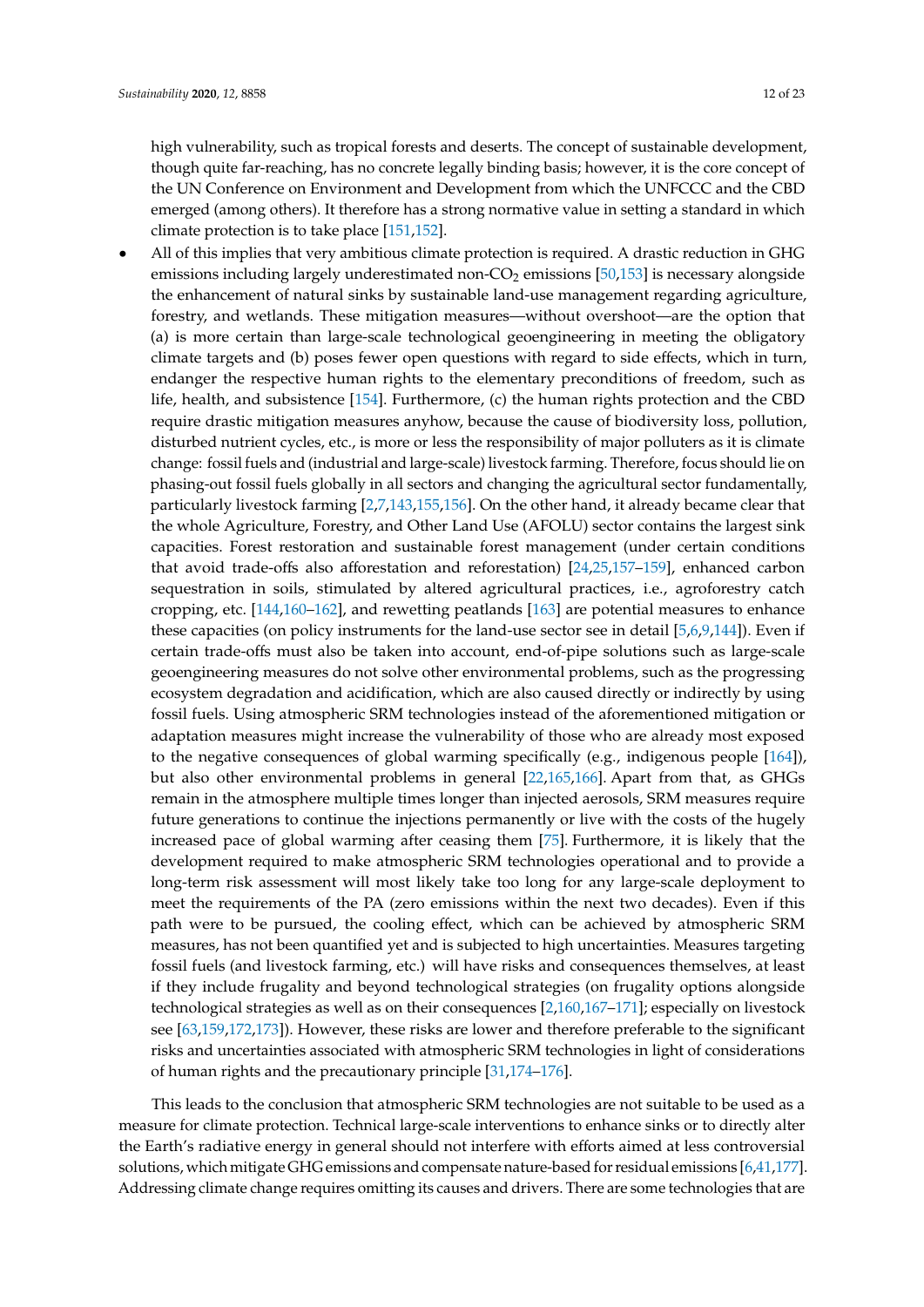farther along in the process of technological development and pose fewer risks. However, in view of the urgency of the issue and the danger for human rights and their preconditions, relying on atmospheric SRM technologies is not merited. With regard to policy instruments for implementing these strategies, economic instruments that relate to major polluters—fossil fuels and livestock products—in line with the PA and the CBD remain the most promising solution [\[5](#page-14-2)[,6,](#page-14-17)[160,](#page-20-22)[178\]](#page-21-12).

## *4.3. Options of Regulating Atmospheric SRM Research*

Despite the necessary focus on emission reduction and an increase in natural sinks, atmospheric SRM regulation is still needed regarding research and field experiments [\[179–](#page-21-13)[181\]](#page-21-14). At least theoretically, it is possible that sufficiently tested and best possible improved technical geoengineering approaches might be needed at some point in the future in order to protect human rights. This becomes relevant if mitigation policy fails. Therefore, research continues to make sense in principle. Many proposals have been made as to how a regulation could be shaped and what it should entail. In the beginning, the debate has been led by natural scientists who look at scenarios and aim to fill an emissions gap [\[14,](#page-14-8)[31\]](#page-15-11). Recent years have also brought about more research from specific policy perspectives [\[128](#page-19-16)[,182\]](#page-21-15). The proposals cover a wide variety of objectives between enabling an allegedly necessary technology, merely creating a set of rules, and banning SRM technologies overall [\[183,](#page-21-16)[184\]](#page-21-17).

Due to the liberal-democratic principles of democracy and balance of powers [\[2](#page-13-1)[,185\]](#page-21-18), the mandate to decide which technology is experimented on and ultimately deployed has to be in the hand of (democratically elected) politicians and neither up to scientists nor to private actors. At the moment, non-state actors with research interests and the respective funding play a decisive role in terms of atmospheric SRM—at least in the US—and thus need to be covered by a regulation [\[32,](#page-15-14)[128,](#page-19-16)[183\]](#page-21-16). As high-tech, large-scale, finance-intensive technologies that seemingly allow for business-as-usual behavior, atmospheric SRM development triggers the interest of fossil-based industries and wealthy technology enthusiasts [\[186–](#page-21-19)[188\]](#page-22-0). Trying to create a steering effect by directing public funding to the desired research, e.g., by the World Bank, will probably not be very effective as there are strong private interests in pursuing atmospheric SRM enabling research, which does not depend on public funding [\[66](#page-17-0)[,72](#page-17-4)[,129](#page-19-17)[,186\]](#page-21-19). A major problem in regulating respective research is that experimental research on geoengineering technologies amounts to the practical application of technologies such as atmospheric SRM. In other words, it may be difficult to come to valid natural scientific results while at the same time not risking large damage. What is now required by the precautionary principle and human rights would then be allowed by a respective treaty—at least with the current state of technology. In this respect, the scope for further natural scientific research remains small.

As we are dealing with evolving technologies, the more specific an applicable regulation is, the higher is the frequency in which the technology has to be adapted to a new state of research. To prevent the necessity of a constantly repeated legal examination, many approaches resort to rather general criteria, because securing and creating collective structures of decision making on a case-by-case basis ex ante is regarded as most promising. The advantage of this approach is that it prevents the need to regulate every single technological approach individually. Individual regulation would immensely inflate the regulation and open it up for loopholes and grey-areas as research progresses. Furthermore, there is consensus in the reviewed literature regarding: creating transparency of research and other geoengineering projects, impact assessments, liability, international cooperation, and broad participation in decision-making regarding specific geoengineering techniques [\[12](#page-14-6)[,128](#page-19-16)[,166](#page-21-4)[,182–](#page-21-15)[184\]](#page-21-17).

In the analysis of existing legislation, we have seen that there are different potential regimes in which a respective geoengineering regulation might be placed. One is the climate regime, e.g., as an amendment to the PA. This would place SRM among other climate protection requirements and instruments and imply a setting that would enable SRM to be a new technology. However, as seen, it cannot be the goal to free the way for atmospheric SRM becoming a recognized measure for climate protection. Another option would be to pass it as a protocol under the CBD. In this context, it would be placed in a key field that might be negatively affected by atmospheric SRM technologies. Both of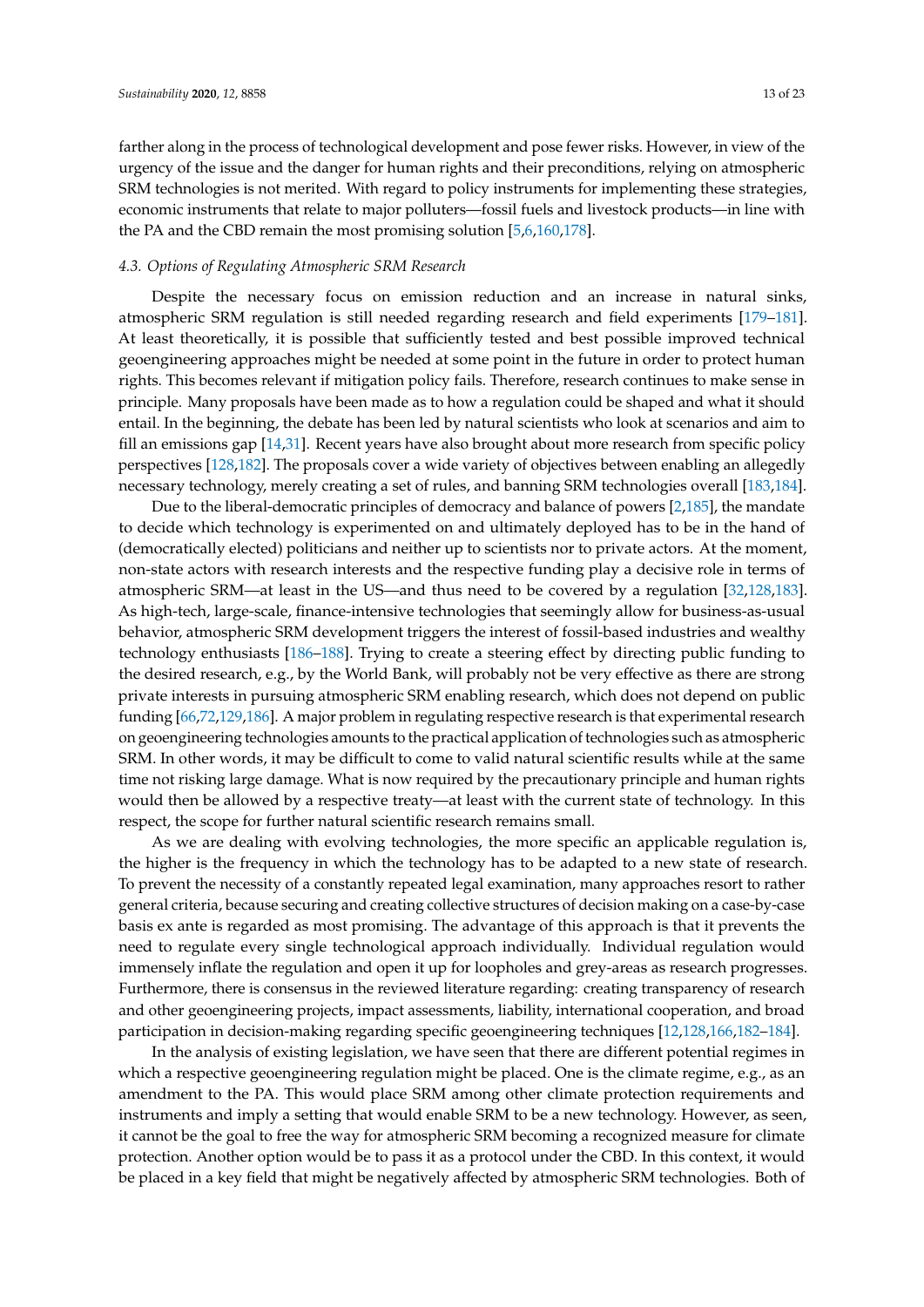those options would make the regulation legally binding under international law; however, with very weak enforcement mechanisms and only binding to states that agree to it (excluding, e.g., the U.S. that is currently at the forefront of atmospheric SRM research, see [\[188\]](#page-22-0)). In any case, it seems to be most sensible to create a separate body that will specifically deal with approving SRM requests and that should also have the power to enforce violations, e.g., via arbitration.

## **5. Conclusions**

This paper has shown that there is a strong legal obligation for ambitious climate protection without overshoot, which is based on human rights and the Paris Agreement. While the emissions gap leads to a growing number of scientific scenarios and climate projections that either seek to cool the climate in the aftermath via (atmospheric) SRM measures or resort to negative emissions that require technical large-scale interventions to enhance sinks via CDR approaches, they have no normative character. Regarding the effects and risks of large-scale geoengineering technologies and, in particular, atmospheric SRM approaches, it was shown that the considered technologies are currently associated with potentially high and largely incalculable risks and uncertainties regarding their effectiveness. Due to these points—and due to the need to reduce fossil fuels and livestock farming anyhow (because of biodiversity protection, etc.)—these classical mitigation strategies are the legally required measure against climate change leaving at best a marginal role for respective SRM technologies. For the same reasons, to enhance natural sink capacities in the land-use sector, e.g., by seeking for a sustainable management of forests, wetlands, and enhanced agricultural practices prevails against other options to remove residual emissions that remain even in a world with zero fossil fuels in all sectors and less livestock farming. Moreover, it proves difficult to conduct any kind of field experiment concerning atmospheric SRM with reliable and sufficient results as even small-scale experiments in this respect might have transboundary and irreversible effects on the environment and on livelihoods. This requires further discussion. Still, there is the need to close the regulation gap regarding research and possible deployment of geoengineering and, in particular, atmospheric SRM technologies. Therefore, some regulatory options for this in international law were discussed briefly, proposing an international body to conclude.

**Author Contributions:** J.W. wrote most of the text and contributed the analysis of IPCC scenarios and further considerations on law and the proposal for SRM governance. J.S. focused on the critical reflection of SRM options and the state of their research/deployment next to contributions to the general conception and methodology of the paper. F.E. provided the basic research on human rights, Art. 2 Paris Agreement, the precautionary principle, and methodology the paper is based on. Furthermore, he developed the overall thesis. He headed the underlying project and supervised the writing process. All authors have read and agreed to the published version of the manuscript.

**Funding:** The authors thank the German Environment Agency (UBA) that commissioned this paper and provided funding. The authors gratefully acknowledge the German Federal Ministry of Education and Research (BMBF) for funding the BonaRes project InnoSoilPhos (No. 031B0509) and the Heinrich Böll Foundation for providing J.W. with a PhD scholarship.

**Acknowledgments:** The authors thank Dana Ruddigkeit and Harald Ginzky from the German Environment Agency (UBA) for their comments.

**Conflicts of Interest:** The authors declare no conflict of interest.

## **References**

- <span id="page-13-0"></span>1. Intergovernmental Panel on Climate Change. *IPCC Climate Change 2014: Mitigation of Climate Change. Contribution of Working Group III to the Fifth Assessment Report of the Intergovernmental Panel on Climate Change*; Cambridge University Press: Cambridge, NY, USA, 2014.
- <span id="page-13-1"></span>2. Ekardt, F. *Sustainability—Transformation, Governance, Ethics, Law; Environmental Humanities: Transformation, Governance, Ethics, Law*; Springer: Berlin/Heidelberg, Germany, 2019.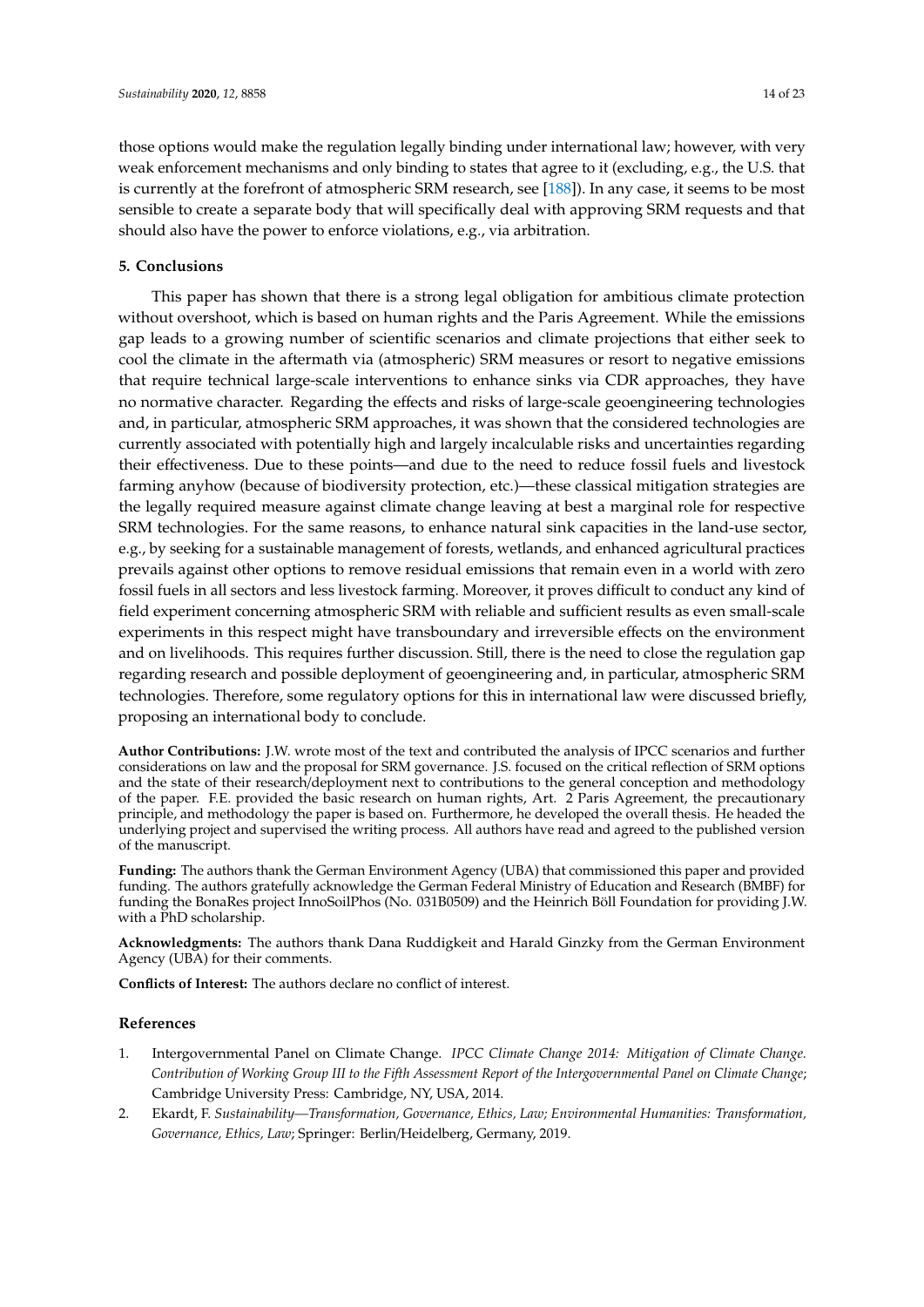- <span id="page-14-0"></span>3. Luderer, G.; Vrontisi, Z.; Bertram, C.; Edelenbosch, O.Y.; Pietzcker, R.C.; Rogelj, J.; De Boer, H.S.; Drouet, L.; Emmerling, J.; Fricko, O.; et al. Residual fossil CO2 emissions in 1.5–2 ◦C pathways. *Nat. Clim. Chang.* **2018**, *8*, 626–633. [\[CrossRef\]](http://dx.doi.org/10.1038/s41558-018-0198-6)
- <span id="page-14-1"></span>4. United Nations Environment Programme. *UNEP Emissions Gap Report 2019*; UNEP: Nairobi, Kenya, 2019.
- <span id="page-14-2"></span>5. Weishaupt, A.; Ekardt, F.; Garske, B.; Stubenrauch, J.; Wieding, J. Land Use, Livestock, Quantity Governance, and Economic Instruments—Sustainability Beyond Big Livestock Herds and Fossil Fuels. *Sustainability* **2020**, *12*, 2053. [\[CrossRef\]](http://dx.doi.org/10.3390/su12052053)
- <span id="page-14-17"></span>6. Ekardt, F.; Wieding, J.; Zorn, A. Paris Agreement, Precautionary Principle and Human Rights: Zero Emissions in Two Decades? *Sustainability* **2018**, *10*, 2812. [\[CrossRef\]](http://dx.doi.org/10.3390/su10082812)
- <span id="page-14-3"></span>7. Gerber, P.J.; Steinfeld, H.; Henderson, B.; Mottet, A.; Opio, C.; Dijkman, J.; Falcucci, A.; Tempio, G. *Tackling Climate Change through Livestock—A Global Assessment of Emissions and Mitigation Opportunities*; Food and Agriculture Organization of the United Nations: Rome, Italy, 2013.
- <span id="page-14-4"></span>8. Bowditch, E.; Santopuoli, G.; Binder, F.; del Río, M.; La Porta, N.; Kluvankova, T.; Lesinski, J.; Motta, R.; Pach, M.; Panzacchi, P.; et al. What is Climate-Smart Forestry? A definition from a multinational collaborative process focused on mountain regions of Europe. *Ecosyst. Serv.* **2020**, *43*, 101113. [\[CrossRef\]](http://dx.doi.org/10.1016/j.ecoser.2020.101113)
- <span id="page-14-18"></span>9. Ekardt, F.; Jacobs, B.; Stubenrauch, J.; Garske, B. Peatland Governance: The Problem of Depicting in Sustainability Governance, Regulatory Law, and Economic Instruments. *Land* **2020**, *9*, 83. [\[CrossRef\]](http://dx.doi.org/10.3390/land9030083)
- 10. Eyhorn, F.; Muller, A.; Reganold, J.P.; Frison, E.; Herren, H.R.; Luttikholt, L.; Mueller, A.; Sanders, J.; Scialabba, N.E.-H.; Seufert, V.; et al. Sustainability in global agriculture driven by organic farming. *Nat. Sustain.* **2019**, *2*, 253–255. [\[CrossRef\]](http://dx.doi.org/10.1038/s41893-019-0266-6)
- <span id="page-14-5"></span>11. Glaze-Corcoran, S.; Hashemi, M.; Sadeghpour, A.; Jahanzad, E.; Keshavarz Afshar, R.; Liu, X.; Herbert, S.J. Understanding intercropping to improve agricultural resiliency and environmental sustainability. In *Advances in Agronomy*; Academic Press: New York, NY, USA, 2020; ISBN 0065-2113.
- <span id="page-14-6"></span>12. Lawrence, M.G.; Schäfer, S.; Muri, H.; Scott, V.; Oschlies, A.; Vaughan, N.E.; Boucher, O.; Schmidt, H.; Haywood, J.; Scheffran, J. Evaluating climate geoengineering proposals in the context of the Paris Agreement temperature goals. *Nat. Commun.* **2018**, *9*, 3734. [\[CrossRef\]](http://dx.doi.org/10.1038/s41467-018-05938-3) [\[PubMed\]](http://www.ncbi.nlm.nih.gov/pubmed/30213930)
- <span id="page-14-7"></span>13. Reynolds, J.L. *The Governance of Solar Geoengineering: Managing Climate Change in the Anthropocene*; Cambridge University Press: Cambridge, UK, 2019; ISBN 978-1-107-16195-5.
- <span id="page-14-8"></span>14. Intergovernmental Panel on Climate Change. *IPCC Climate Change 2014: Synthesis Report. Contribution of Working Groups I, II and III to the Fifth Assessment Report of the Intergovernmental Panel on Climate Change*; IPCC: Geneva, Switzerland, 2014; p. 151.
- <span id="page-14-9"></span>15. The Royal Society. *Geoengineering the Climate: Science, Governance and Uncertainty*; RS Policy Document; The Royal Society: London, UK, 2009.
- <span id="page-14-10"></span>16. Williamson, P.; Bodle, R. *Update on Climate Geoengineering in Relation to the Convention on Biological Diversity: Potential Impacts and Regulatory Framework*; Secretariat of the Convention on Biological Diversity: Montreal, QC, Canada, 2016.
- <span id="page-14-11"></span>17. Intergovernmental Panel on Climate Change. *IPCC Global Warming of 1.5*◦*C: An IPCC Special Report on the Impacts of Global Warming of 1.5*◦*C Above Pre-Industrial Levels and Related Global Greenhouse Gas Emission Pathways, in the Context of Strengthening the Global Response to the Threat of Climate Change, Sustainable Development, and E*ff*orts to Eradicate Poverty*; IPCC: Geneva, Switzerland, 2018.
- <span id="page-14-12"></span>18. Bellamy, R.; Chilvers, J.; Vaughan, N.E.; Lenton, T.M. 'Opening up' geoengineering appraisal: Multi-Criteria Mapping of options for tackling climate change. *Glob. Environ. Chang.* **2013**, *23*, 926–937. [\[CrossRef\]](http://dx.doi.org/10.1016/j.gloenvcha.2013.07.011)
- <span id="page-14-13"></span>19. Intergovernmental Panel on Climate Change. *IPCC First Assessment Report*; IPCC: Geneva, Switzerland, 1990.
- <span id="page-14-14"></span>20. Intergovernmental Panel on Climate Change. *Climate Change 2001: The Scientific Basis. Contribution of Working Group I to the Third Assessment Report of the Intergovernmental Panel on Climate Change*; Cambridge University Press: Cambridge, NY, USA, 2001.
- <span id="page-14-15"></span>21. Minx, J.C.; Lamb,W.F.; Callaghan, M.W.; Fuss, S.; Hilaire, J.; Creutzig, F.; Thorben, A.; Beringer, T.; Garcia,W.O.; Hartmann, J.; et al. Negative emissions—Part 1: Research landscape and synthesis. *Environ. Res. Lett.* **2018**, *13*, 063001. [\[CrossRef\]](http://dx.doi.org/10.1088/1748-9326/aabf9b)
- <span id="page-14-16"></span>22. Biermann, F.; Möller, I. Rich man's solution? Climate engineering discourses and the marginalization of the Global South. *Int. Environ. Agreem. Polit. Law Econ.* **2019**, *19*, 151–167. [\[CrossRef\]](http://dx.doi.org/10.1007/s10784-019-09431-0)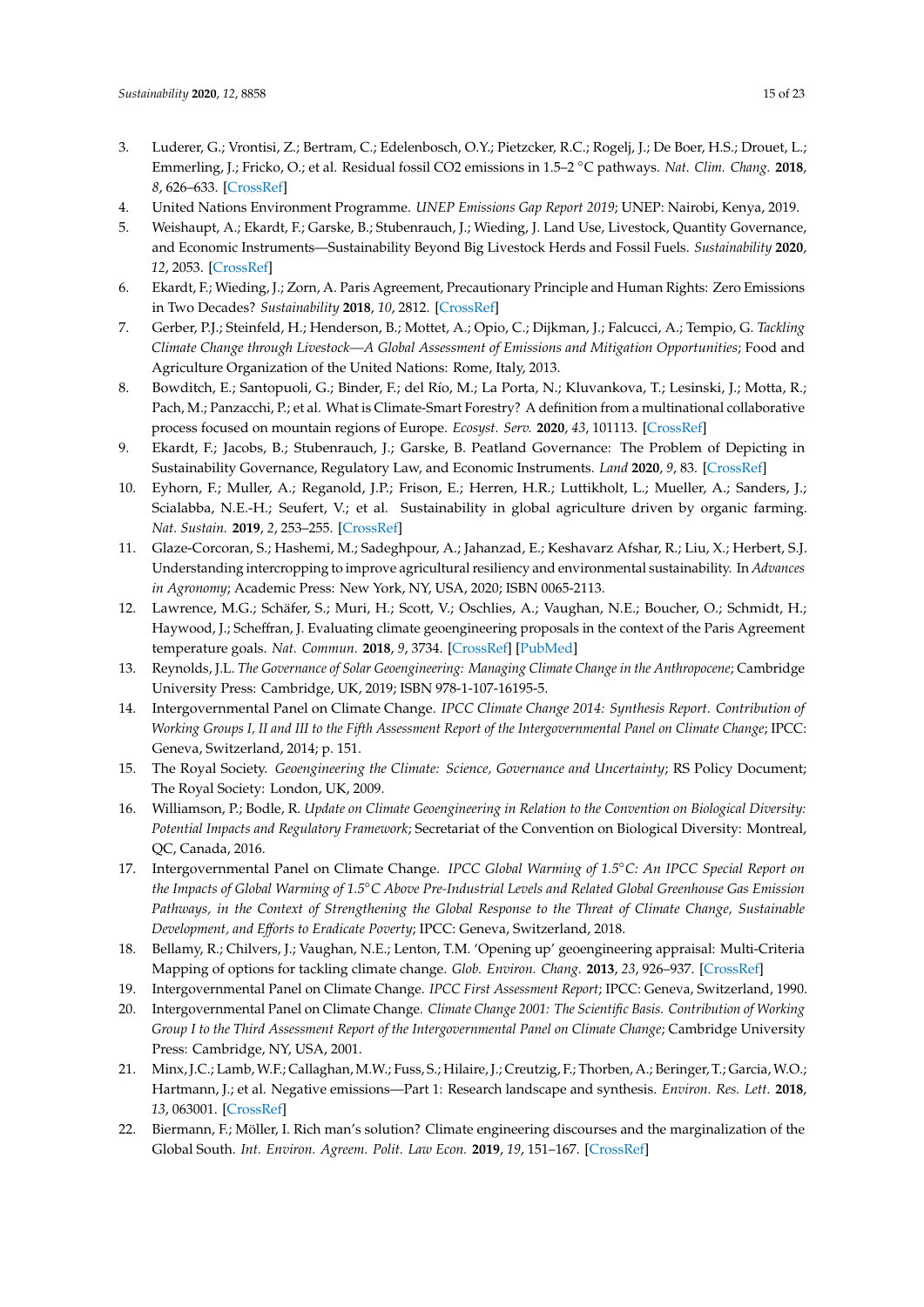- <span id="page-15-0"></span>23. Hennig, B. *Nachhaltige Landnutzung und Bioenergie: Ambivalenzen, Governance, Rechtsfragen*; Ekardt, F., Falke, J., Eds.; Beiträge zur sozialwissenschaftlichen Nachhaltigkeitsforschung Band 24; Metropolis-Verlag: Marburg, Germany, 2017; Volume Band 24, ISBN 3731612666.
- <span id="page-15-1"></span>24. Bastin, J.-F.; Finegold, Y.; Garcia, C.; Mollicone, D.; Rezende, M.; Routh, D.; Zohner, C.M.; Crowther, T.W. The global tree restoration potential. *Science* **2019**, *365*, 76. [\[CrossRef\]](http://dx.doi.org/10.1126/science.aax0848)
- <span id="page-15-13"></span>25. Bastin, J.-F.; Finegold, Y.; Garcia, C.; Gellie, N.; Lowe, A.; Mollicone, D.; Rezende, M.; Routh, D.; Sacande, M.; Sparrow, B.; et al. Response to Comments on "The global tree restoration potential". *Science* **2019**, *366*, eaay8108. [\[CrossRef\]](http://dx.doi.org/10.1126/science.aay8108) [\[PubMed\]](http://www.ncbi.nlm.nih.gov/pubmed/31624184)
- 26. Abreu, R.C.R.; Hoffmann, W.A.; Vasconcelos, H.L.; Pilon, N.A.; Rossatto, D.R.; Durigan, G. The biodiversity cost of carbon sequestration in tropical savanna. *Sci. Adv.* **2017**, *3*, e1701284. [\[CrossRef\]](http://dx.doi.org/10.1126/sciadv.1701284) [\[PubMed\]](http://www.ncbi.nlm.nih.gov/pubmed/28875172)
- 27. Delzeit, R.; Klepper, G.; Zabel, F.; Mauser, W. Global economic–biophysical assessment of midterm scenarios for agricultural markets—Biofuel policies, dietary patterns, cropland expansion, and productivity growth. *Environ. Res. Lett.* **2018**, *13*, 025003. [\[CrossRef\]](http://dx.doi.org/10.1088/1748-9326/aa9da2)
- 28. Luedeling, E.; Börner, J.; Amelung, W.; Schiffers, K.; Shepherd, K.; Rosenstock, T. Forest restoration: Overlooked constraints. *Science* **2019**, *366*, 315. [\[CrossRef\]](http://dx.doi.org/10.1126/science.aay7988)
- <span id="page-15-2"></span>29. Veldman, J.W.; Aleman, J.C.; Alvarado, S.T.; Anderson, T.M.; Archibald, S.; Bond, W.J.; Boutton, T.W.; Buchmann, N.; Buisson, E.; Canadell, J.G.; et al. Comment on "The global tree restoration potential". *Science* **2019**, *366*, eaay7976. [\[CrossRef\]](http://dx.doi.org/10.1126/science.aay7976)
- <span id="page-15-3"></span>30. Betz, G. The case for climate engineering research: An analysis of the "arm the future" argument. *Clim. Chang.* **2012**, *111*, 473–485. [\[CrossRef\]](http://dx.doi.org/10.1007/s10584-011-0207-5)
- <span id="page-15-11"></span>31. Crutzen, P.J. Albedo Enhancement by Stratospheric Sulfur Injections: A Contribution to Resolve a Policy Dilemma? *Clim. Chang.* **2006**, *77*, 211. [\[CrossRef\]](http://dx.doi.org/10.1007/s10584-006-9101-y)
- <span id="page-15-14"></span>32. Ginzky, H.; Herrmann, F.; Kartschall, K.; Keujak, W.; Lipsius, K.; Mäder, C.; Schwermer, S.; Straube, G. *Geo-Engineering—Wirksamer Klimaschutz oder Größenwahn?* Umweltbundesamt: Dessau, Germany, 2011.
- 33. Jinnah, S.; Nicholson, S.; Morrow, R.D.; Dove, Z.; Wapner, P.; Valdivia, W.; Thiele, P.L.; McKinnon, C.; Light, A.; Lahsen, M.; et al. Governing Climate Engineering: A Proposal for Immediate Governance of Solar Radiation Management. *Sustainability* **2019**, *11*, 3954. [\[CrossRef\]](http://dx.doi.org/10.3390/su11143954)
- 34. Keith, D.W. Geoengineering the Climate: History and Prospect. *Annu. Rev. Energy Environ.* **2000**, *25*, 245–284. [\[CrossRef\]](http://dx.doi.org/10.1146/annurev.energy.25.1.245)
- 35. Obersteiner, M.; Bednar, J.; Wagner, F.; Gasser, T.; Ciais, P.; Forsell, N.; Frank, S.; Havlik, P.; Valin, H.; Janssens, I.A.; et al. How to spend a dwindling greenhouse gas budget. *Nat. Clim. Chang.* **2018**, *8*, 7–10. [\[CrossRef\]](http://dx.doi.org/10.1038/s41558-017-0045-1)
- 36. Scott, V.; Geden, O. The challenge of carbon dioxide removal for EU policy-making. *Nat. Energy* **2018**, *3*, 350–352. [\[CrossRef\]](http://dx.doi.org/10.1038/s41560-018-0124-1)
- <span id="page-15-4"></span>37. Vaughan, N.E.; Lenton, T.M. A review of climate geoengineering proposals. *Clim. Chang.* **2011**, *109*, 745–790. [\[CrossRef\]](http://dx.doi.org/10.1007/s10584-011-0027-7)
- <span id="page-15-5"></span>38. O'Riordan, T.; Cameron, J. *Interpreting the Precautionary Principle*; Routledge: London, UK, 2013; ISBN 1-134-16578-1.
- <span id="page-15-12"></span>39. Robock, A. Stratospheric aerosol geoengineering. *Environ. Sci. Technol.* **2014**, *38*, 162–185. [\[CrossRef\]](http://dx.doi.org/10.1063/1.4916181)
- 40. Robock, A. Albedo enhancement by stratospheric sulfur injections: More research needed. *Earths Future* **2016**, *4*, 644–648. [\[CrossRef\]](http://dx.doi.org/10.1002/2016EF000407)
- <span id="page-15-6"></span>41. Corner, A.; Pidgeon, N. Geoengineering, climate change scepticism and the 'moral hazard' argument: An experimental study of UK public perceptions. *Philos. Trans. R. Soc. Math. Phys. Eng. Sci.* **2014**, *372*, 20140063. [\[CrossRef\]](http://dx.doi.org/10.1098/rsta.2014.0063)
- <span id="page-15-7"></span>42. Prigogine, I. *The End of Certainty: Time, Chaos, and the New Laws of Nature*; Free Press: Paris, France, 1997.
- <span id="page-15-8"></span>43. Cifci, E.; Oliver, M. Reassessing the Links between GHG Emissions, Economic Growth, and the UNFCCC: A Difference-in-Differences Approach. *Sustainability* **2018**, *10*, 334. [\[CrossRef\]](http://dx.doi.org/10.3390/su10020334)
- 44. Drouet, L.; Emmerling, J. Climate policy under socio-economic scenario uncertainty. *Environ. Model. Softw.* **2016**, *79*, 334–342. [\[CrossRef\]](http://dx.doi.org/10.1016/j.envsoft.2016.02.010)
- <span id="page-15-9"></span>45. Ma, J.; Oppong, A.; Acheampong, K.N.; Abruquah, L.A. Forecasting Renewable Energy Consumption under Zero Assumptions. *Sustainability* **2018**, *10*, 576. [\[CrossRef\]](http://dx.doi.org/10.3390/su10030576)
- <span id="page-15-10"></span>46. Friedlingstein, P.; Meinshausen, M.; Arora, V.K.; Jones, C.D.; Anav, A.; Liddicoat, S.K.; Knutti, R. Uncertainties in CMIP5 Climate Projections due to Carbon Cycle Feedbacks. *J. Clim.* **2013**, *27*, 511–526. [\[CrossRef\]](http://dx.doi.org/10.1175/JCLI-D-12-00579.1)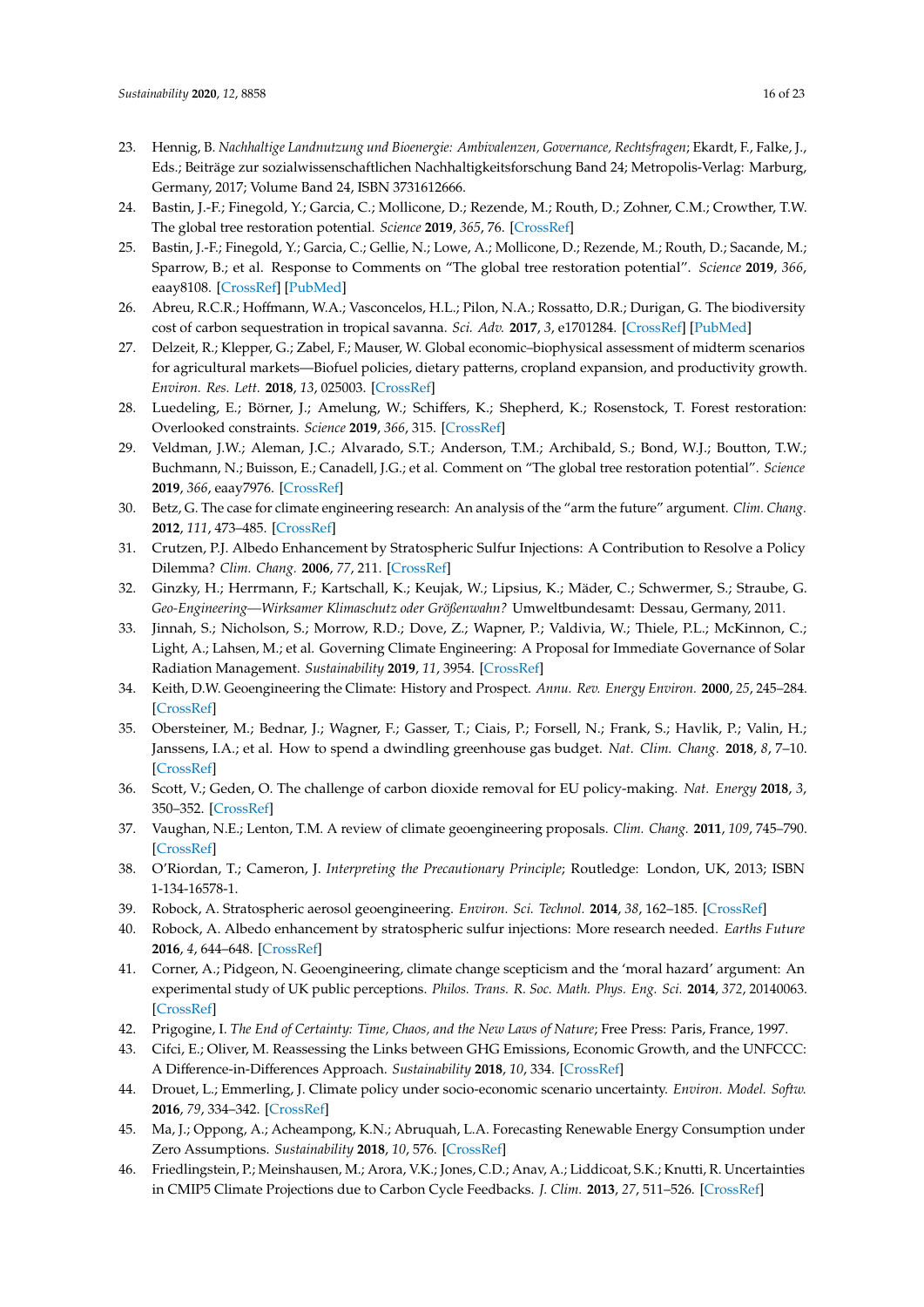- <span id="page-16-0"></span>47. Nemet, G.F.; Callaghan, M.W.; Creutzig, F.; Fuss, S.; Hartmann, J.; Hilaire, J.; Lamb, W.F.; Minx, J.C.; Rogers, S.; Smith, P. Negative emissions—Part 3: Innovation and upscaling. *Environ. Res. Lett.* **2018**, *13*, 063003. [\[CrossRef\]](http://dx.doi.org/10.1088/1748-9326/aabff4)
- <span id="page-16-1"></span>48. Fuss, S.; Lamb, W.F.; Callaghan, M.W.; Hilaire, J.; Creutzig, F.; Amann, T.; Beringer, T.; de Oliveira Garcia, W.; Hartmann, J.; Khanna, T.; et al. Negative emissions—Part 2: Costs, potentials and side effects. *Environ. Res. Lett.* **2018**, *13*, 063002. [\[CrossRef\]](http://dx.doi.org/10.1088/1748-9326/aabf9f)
- <span id="page-16-2"></span>49. McGlashan, N.; Workman, M.; Caldecott, B.; Shah, N. *Negative Emissions Technologies: Grantham Institute for Climate Change*; Imperial College London: London, UK, 2012.
- <span id="page-16-3"></span>50. Rogelj, J.; Meinshausen, M.; Schaeffer, M.; Knutti, R.; Riahi, K. Impact of short-lived non-CO 2 mitigation on carbon budgets for stabilizing global warming. *Environ. Res. Lett.* **2015**, *10*, 075001. [\[CrossRef\]](http://dx.doi.org/10.1088/1748-9326/10/7/075001)
- <span id="page-16-4"></span>51. Hausfather, Z. Explainer: The High-Emissions 'RCP8.5' Global Warming Scenario. Available online: https://www.carbonbrief.org/[explainer-the-high-emissions-rcp8-5-global-warming-scenario](https://www.carbonbrief.org/explainer-the-high-emissions-rcp8-5-global-warming-scenario) (accessed on 25 November 2019).
- <span id="page-16-5"></span>52. Shepherd, A.; Gilbert, L.; Muir, A.S.; Konrad, H.; McMillan, M.; Slater, T.; Briggs, K.H.; Sundal, A.V.; Hogg, A.E.; Engdahl, M.E. Trends in Antarctic Ice Sheet Elevation and Mass. *Geophys. Res. Lett.* **2019**, *46*, 8174–8183. [\[CrossRef\]](http://dx.doi.org/10.1029/2019GL082182)
- 53. Steffen, W.; Rockström, J.; Richardson, K.; Lenton, T.M.; Folke, C.; Liverman, D.; Summerhayes, C.P.; Barnosky, A.D.; Cornell, S.E.; Crucifix, M.; et al. Trajectories of the Earth System in the Anthropocene. *Proc. Natl. Acad. Sci. USA* **2018**, *115*, 8252. [\[CrossRef\]](http://dx.doi.org/10.1073/pnas.1810141115)
- <span id="page-16-6"></span>54. Zickfeld, K.; MacDougall, A.H.; Matthews, H.D. On the proportionality between global temperature change and cumulative CO2emissions during periods of net negative CO2emissions. *Environ. Res. Lett.* **2016**, *11*, 055006. [\[CrossRef\]](http://dx.doi.org/10.1088/1748-9326/11/5/055006)
- <span id="page-16-7"></span>55. Allen, P.M. Evolutionary complex systems and sustainable development. In *Theory and Implementation of Economic Models for Sustainable Development*; van den Bergh, J.C.J.M., Hofkes, M.W., Eds.; Springer: Dordrecht, The Netherlands, 1998; pp. 67–99. ISBN 978-94-017-3511-7.
- 56. Hansen, J.; Sato, M.; Kharecha, P.; von Schuckmann, K.; Beerling, D.J.; Cao, J.; Marcott, S.; Masson-Delmotte, V.; Prather, M.J.; Rohling, E.J.; et al. Young people's burden: Requirement of negative CO<sub>2</sub> emissions. *Earth Syst. Dyn.* **2017**, *8*, 577–616. [\[CrossRef\]](http://dx.doi.org/10.5194/esd-8-577-2017)
- <span id="page-16-8"></span>57. Rogelj, J.; Popp, A.; Calvin, K.V.; Luderer, G.; Emmerling, J.; Gernaat, D.; Fujimori, S.; Strefler, J.; Hasegawa, T.; Marangoni, G.; et al. Scenarios towards limiting global mean temperature increase below 1.5 ◦C. *Nat. Clim. Chang.* **2018**, *8*, 325–332. [\[CrossRef\]](http://dx.doi.org/10.1038/s41558-018-0091-3)
- <span id="page-16-9"></span>58. Intergovernmental Science-Policy Platform on Biodiversity and Ecosystem Services. *IPBES Summary for Policymakers of the Global Assessment Report on Biodiversity and Ecosystem Services of the Intergovernmental Science-Policy Platform on Biodiversity and Ecosystem Services*; IPBES secretariat: Bonn, Germany, 2019.
- 59. Su, B.; Huang, J.; Fischer, T.; Wang, Y.; Kundzewicz, Z.W.; Zhai, J.; Sun, H.; Wang, A.; Zeng, X.; Wang, G.; et al. Drought losses in China might double between the 1.5 ◦C and 2.0 ◦C warming. *Proc. Natl. Acad. Sci. USA* **2018**, *115*, 10600. [\[CrossRef\]](http://dx.doi.org/10.1073/pnas.1802129115)
- <span id="page-16-10"></span>60. Wiens, J.J. Climate-Related Local Extinctions Are Already Widespread among Plant and Animal Species. *PLOS Biol.* **2016**, *14*, e2001104. [\[CrossRef\]](http://dx.doi.org/10.1371/journal.pbio.2001104)
- <span id="page-16-11"></span>61. Minx, J.C.; Callaghan, M.; Lamb, W.F.; Garard, J.; Edenhofer, O. Learning about climate change solutions in the IPCC and beyond. *Environ. Sci. Policy* **2017**. [\[CrossRef\]](http://dx.doi.org/10.1016/j.envsci.2017.05.014)
- <span id="page-16-12"></span>62. Smith, P.; Davis, S.J.; Creutzig, F.; Fuss, S.; Minx, J.; Gabrielle, B.; Kato, E.; Jackson, R.B.; Cowie, A.; Kriegler, E.; et al. Biophysical and economic limits to negative CO<sub>2</sub> emissions. *Nat. Clim. Chang.* **2016**, *6*, 42–50. [\[CrossRef\]](http://dx.doi.org/10.1038/nclimate2870)
- <span id="page-16-13"></span>63. Lee, H.; Brown, C.; Seo, B.; Holman, I.; Audsley, E.; Cojocaru, G.; Rounsevell, M. Implementing land-based mitigation to achieve the Paris Agreement in Europe requires food system transformation. *Environ. Res. Lett.* **2019**, *14*, 104009. [\[CrossRef\]](http://dx.doi.org/10.1088/1748-9326/ab3744)
- <span id="page-16-14"></span>64. Ramachandran Nair, P.K.; Mohan Kumar, B.; Nair, V.D. Agroforestry as a strategy for carbon sequestration. *J. Plant Nutr. Soil Sci.* **2009**, *172*, 10–23. [\[CrossRef\]](http://dx.doi.org/10.1002/jpln.200800030)
- <span id="page-16-15"></span>65. Intergovernmental Panel on Climate Change. *Climate Change 2007—Mitigation. Contribution of Working Group III to the Fourth Assessment Report of the Intergovernmental Panel on Climate Change*; Cambridge University Press: Cambridge, UK, 2007.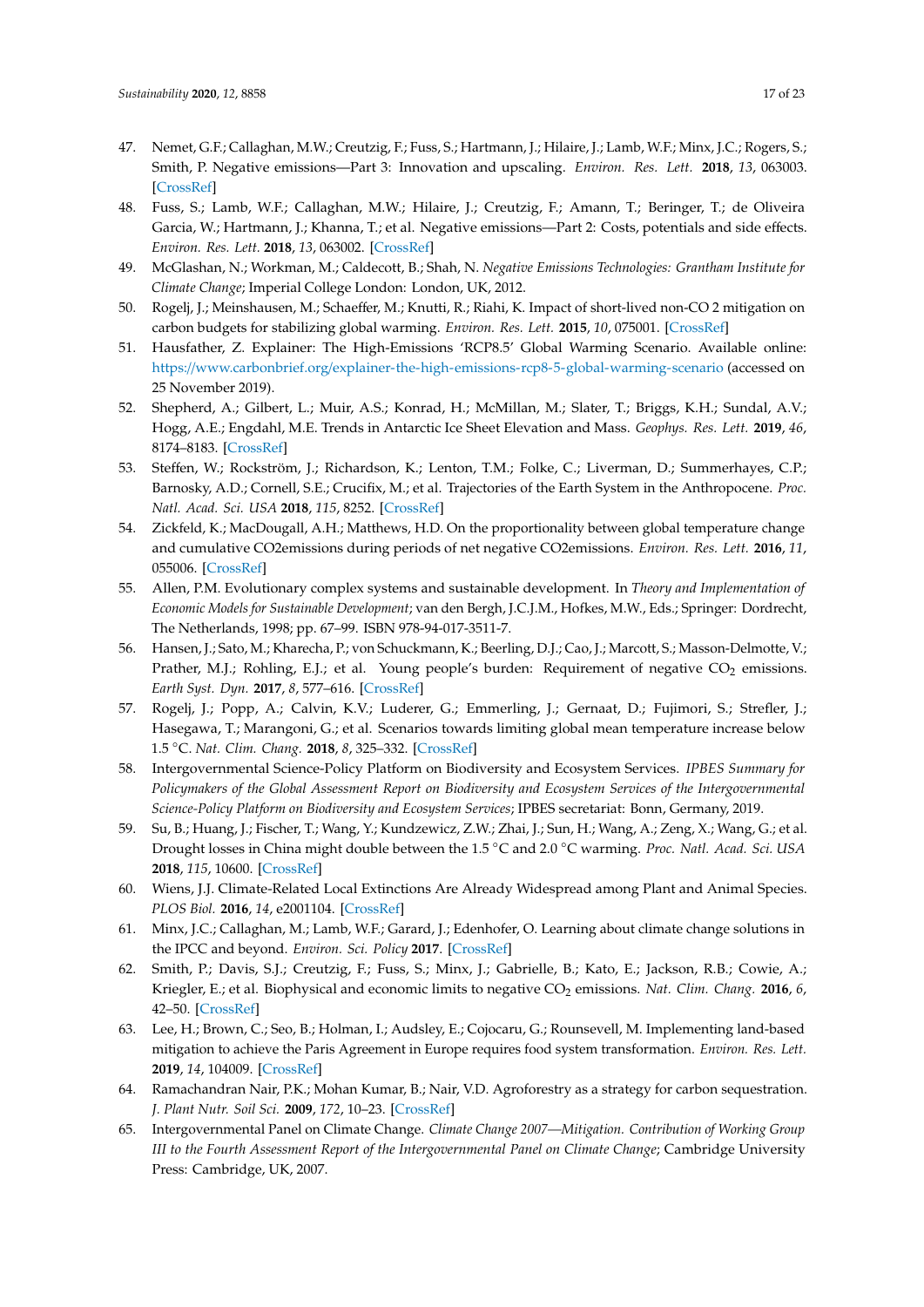- <span id="page-17-0"></span>66. Reynolds, J.L. Solar geoengineering to reduce climate change: A review of governance proposals. *Proc. R. Soc. Math. Phys. Eng. Sci.* **2019**, *475*, 20190255. [\[CrossRef\]](http://dx.doi.org/10.1098/rspa.2019.0255)
- <span id="page-17-19"></span>67. Bahn, O.; Chesney, M.; Gheyssens, J.; Knutti, R.; Pana, A.C. Is there room for geoengineering in the optimal climate policy mix? *Environ. Sci. Policy* **2015**, *48*, 67–76. [\[CrossRef\]](http://dx.doi.org/10.1016/j.envsci.2014.12.014)
- 68. Barrett, S. The incredible economics of geoengineering. *Environ. Resour. Econ.* **2008**, *39*, 45–54. [\[CrossRef\]](http://dx.doi.org/10.1007/s10640-007-9174-8)
- <span id="page-17-1"></span>69. Preston, C.J. Ethics and geoengineering: Reviewing the moral issues raised by solar radiation management and carbon dioxide removal. *WIREs Clim. Chang.* **2013**, *4*, 23–37. [\[CrossRef\]](http://dx.doi.org/10.1002/wcc.198)
- <span id="page-17-2"></span>70. Mautner, M. Deep-space solar screens against climatic warming: Technical and research requirements. *Am. Astronaut. Soc. Adv. Astronaut. Sci.* **1990**, *73*, 1–19.
- <span id="page-17-3"></span>71. Lior, N. Mirrors in the sky: Status and some supporting materials experiments. *Renew. Sustain. Energy Rev.* **2013**, *18*, 401–415. [\[CrossRef\]](http://dx.doi.org/10.1016/j.rser.2012.09.008)
- <span id="page-17-4"></span>72. Pierrehumbert, R. The Trouble with Geoengineers "Hacking the Planet". Available online: https://[thebulletin.](https://thebulletin.org/2017/06/the-trouble-with-geoengineers-hacking-the-planet/) org/2017/06/[the-trouble-with-geoengineers-hacking-the-planet](https://thebulletin.org/2017/06/the-trouble-with-geoengineers-hacking-the-planet/)/ (accessed on 22 October 2020).
- <span id="page-17-5"></span>73. Wigley, T.M.L. A Combined Mitigation/Geoengineering Approach to Climate Stabilization. *Science* **2006**, *314*, 452. [\[CrossRef\]](http://dx.doi.org/10.1126/science.1131728)
- <span id="page-17-6"></span>74. Jones, A.C.; Hawcroft, M.K.; Haywood, J.M.; Jones, A.; Guo, X.; Moore, J.C. Regional Climate Impacts of Stabilizing Global Warming at 1.5 K Using Solar Geoengineering. *Earths Future* **2018**, *6*, 230–251. [\[CrossRef\]](http://dx.doi.org/10.1002/2017EF000720)
- <span id="page-17-7"></span>75. Pasztor, J.; Scharf, C.; Schmidt, K.-U. How to govern geoengineering? *Science* **2017**, *357*, 231. [\[CrossRef\]](http://dx.doi.org/10.1126/science.aan6794) [\[PubMed\]](http://www.ncbi.nlm.nih.gov/pubmed/28729487)
- <span id="page-17-8"></span>76. Irvine, P.J.; Kravitz, B.; Lawrence, M.G.; Muri, H. An overview of the Earth system science of solar geoengineering. *WIREs Clim. Chang.* **2016**, *7*, 815–833. [\[CrossRef\]](http://dx.doi.org/10.1002/wcc.423)
- <span id="page-17-9"></span>77. Davidson, P.; Burgoyne, C.; Hunt, H.; Causier, M. Lifting options for stratospheric aerosol geoengineering: Advantages of tethered balloon systems. *Philos. Trans. R. Soc. Math. Phys. Eng. Sci.* **2012**, *370*, 4263–4300. [\[CrossRef\]](http://dx.doi.org/10.1098/rsta.2011.0639)
- <span id="page-17-10"></span>78. Kravitz, B.; Robock, A.; Boucher, O.; Schmidt, H.; Taylor, K.E.; Stenchikov, G.; Schulz, M. The Geoengineering Model Intercomparison Project (GeoMIP). *Atmos. Sci. Lett.* **2011**, *12*, 162–167. [\[CrossRef\]](http://dx.doi.org/10.1002/asl.316)
- <span id="page-17-11"></span>79. Moriyama, R.; Sugiyama, M.; Kurosawa, A.; Masuda, K.; Tsuzuki, K.; Ishimoto, Y. The cost of stratospheric climate engineering revisited. *Mitig. Adapt. Strateg. Glob. Chang.* **2017**, *22*, 1207–1228. [\[CrossRef\]](http://dx.doi.org/10.1007/s11027-016-9723-y)
- <span id="page-17-12"></span>80. Smith, W.; Wagner, G. Stratospheric aerosol injection tactics and costs in the first 15 years of deployment. *Environ. Res. Lett.* **2018**, *13*, 124001. [\[CrossRef\]](http://dx.doi.org/10.1088/1748-9326/aae98d)
- <span id="page-17-13"></span>81. Ito, A. Solar radiation management and ecosystem functional responses. *Clim. Chang.* **2017**, *142*, 53–66. [\[CrossRef\]](http://dx.doi.org/10.1007/s10584-017-1930-3)
- <span id="page-17-17"></span>82. Kravitz, B.; Caldeira, K.; Boucher, O.; Robock, A.; Rasch, P.J.; Alterskjær, K.; Karam, D.B.; Cole, J.N.S.; Curry, C.L.; Haywood, J.M.; et al. Climate model response from the Geoengineering Model Intercomparison Project (GeoMIP). *J. Geophys. Res. Atmos.* **2013**, *118*, 8320–8332. [\[CrossRef\]](http://dx.doi.org/10.1002/jgrd.50646)
- 83. Kravitz, B.; MacMartin, D.G.; Mills, M.J.; Richter, J.H.; Tilmes, S.; Lamarque, J.-F.; Tribbia, J.J.; Vitt, F. First Simulations of Designing Stratospheric Sulfate Aerosol Geoengineering to Meet Multiple Simultaneous Climate Objectives. *J. Geophys. Res. Atmos.* **2017**, *122*, 616. [\[CrossRef\]](http://dx.doi.org/10.1002/2017JD026874)
- 84. MacMartin, D.G.; Wang, W.; Kravitz, B.; Tilmes, S.; Richter, J.H.; Mills, M.J. Timescale for Detecting the Climate Response to Stratospheric Aerosol Geoengineering. *J. Geophys. Res. Atmos.* **2019**, *124*, 1233–1247. [\[CrossRef\]](http://dx.doi.org/10.1029/2018JD028906)
- <span id="page-17-14"></span>85. Yu, X.; Moore, J.C.; Cui, X.; Rinke, A.; Ji, D.; Kravitz, B.; Yoon, J.-H. Impacts, effectiveness and regional inequalities of the GeoMIP G1 to G4 solar radiation management scenarios. *Glob. Planet. Chang.* **2015**, *129*, 10–22. [\[CrossRef\]](http://dx.doi.org/10.1016/j.gloplacha.2015.02.010)
- <span id="page-17-15"></span>86. Moore, J.C.; Rinke, A.; Yu, X.; Ji, D.; Cui, X.; Li, Y.; Alterskjær, K.; Kristjánsson, J.E.; Muri, H.; Boucher, O.; et al. Arctic sea ice and atmospheric circulation under the GeoMIP G1 scenario. *J. Geophys. Res. Atmos.* **2014**, *119*, 567–583. [\[CrossRef\]](http://dx.doi.org/10.1002/2013JD021060)
- <span id="page-17-16"></span>87. Tilmes, S.; Sanderson, B.M.; O'Neill, B.C. Climate impacts of geoengineering in a delayed mitigation scenario. *Geophys. Res. Lett.* **2016**, *43*, 8222–8229. [\[CrossRef\]](http://dx.doi.org/10.1002/2016GL070122)
- <span id="page-17-18"></span>88. Ferraro, A.J.; Griffiths, H.G. Quantifying the temperature-independent effect of stratospheric aerosol geoengineering on global-mean precipitation in a multi-model ensemble. *Environ. Res. Lett.* **2016**, *11*, 034012. [\[CrossRef\]](http://dx.doi.org/10.1088/1748-9326/11/3/034012)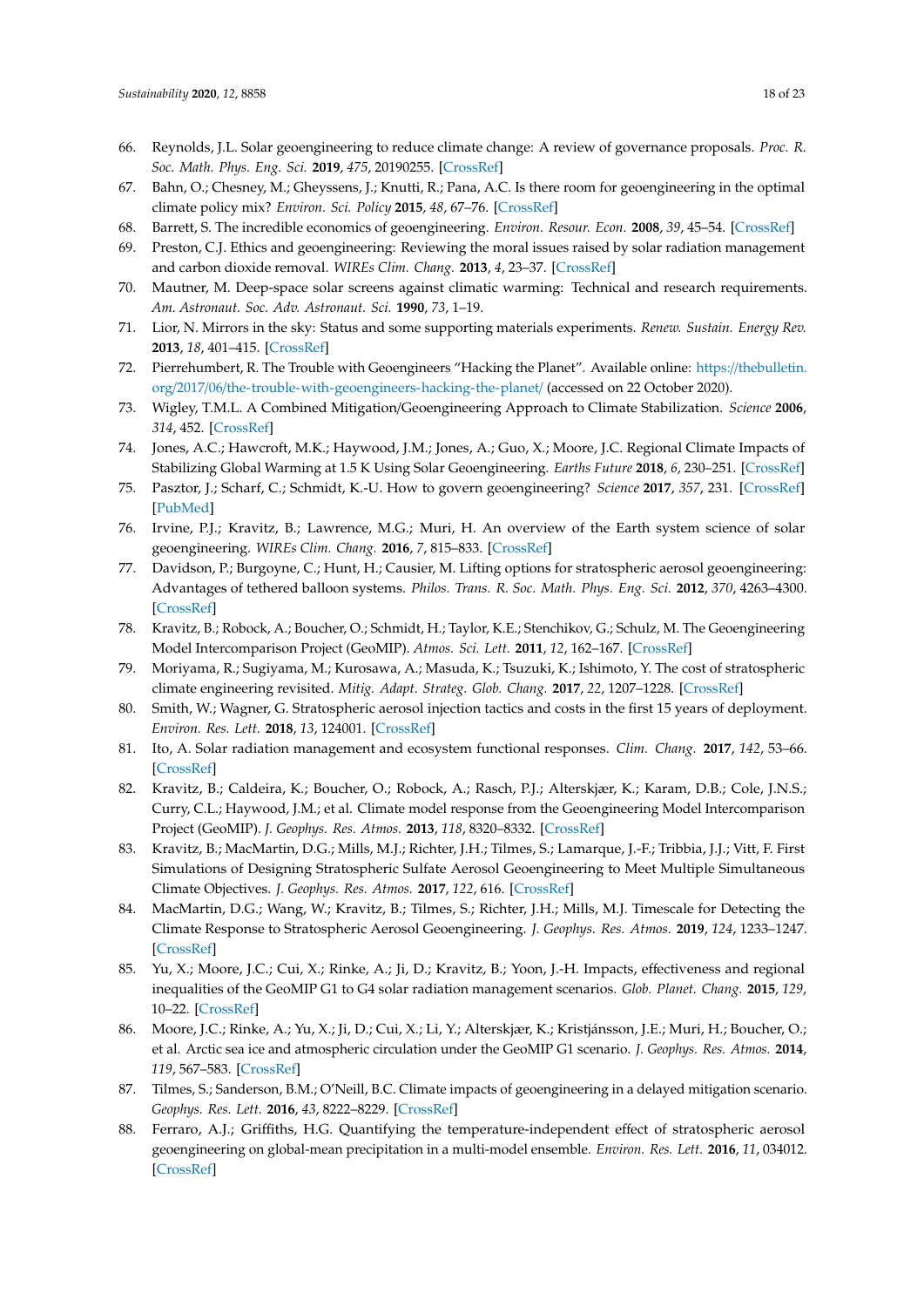- 89. Kravitz, B.; Robock, A.; Oman, L.; Stenchikov, G.; Marquardt, A.B. Sulfuric acid deposition from stratospheric geoengineering with sulfate aerosols. *J. Geophys. Res. Atmos.* **2009**, 114. [\[CrossRef\]](http://dx.doi.org/10.1029/2009JD011918)
- 90. Rasch, P.J.; Tilmes, S.; Turco, R.P.; Robock, A.; Oman, L.; Chen, C.-C.; Stenchikov, G.L.; Garcia, R.R. An overview of geoengineering of climate using stratospheric sulphate aerosols. *Philos. Trans. R. Soc. Math. Phys. Eng. Sci.* **2008**, *366*, 4007–4037. [\[CrossRef\]](http://dx.doi.org/10.1098/rsta.2008.0131)
- <span id="page-18-16"></span>91. Robock, A. 20 Reasons Why Geoengineering May Be a Bad Idea. *Bull. At. Sci.* **2008**, *64*, 14–18. [\[CrossRef\]](http://dx.doi.org/10.1080/00963402.2008.11461140)
- 92. Stanhill, G.; Cohen, S. Global dimming: A review of the evidence for a widespread and significant reduction in global radiation with discussion of its probable causes and possible agricultural consequences. *Agric. For. Meteorol.* **2001**, *107*, 255–278. [\[CrossRef\]](http://dx.doi.org/10.1016/S0168-1923(00)00241-0)
- <span id="page-18-0"></span>93. Secretariat of the Convention on Biological Diversity. *Geoengineering in Relation to the Convention on Biological Diversity: Technical and Regulatory Matters*; CBD Technical Series No. 66; Secretariat of the Convention on Biological Diversity: Montreal, QC, Canada, 2012; p. 152.
- <span id="page-18-1"></span>94. Hong, Y.; Moore, J.C.; Jevrejeva, S.; Ji, D.; Phipps, S.J.; Lenton, A.; Tilmes, S.; Watanabe, S.; Zhao, L. Impact of the GeoMIP G1 sunshade geoengineering experiment on the Atlantic meridional overturning circulation. *Environ. Res. Lett.* **2017**, *12*, 034009. [\[CrossRef\]](http://dx.doi.org/10.1088/1748-9326/aa5fb8)
- <span id="page-18-2"></span>95. Brasseur, G.P.; Roeckner, E. Impact of improved air quality on the future evolution of climate. *Geophys. Res. Lett.* **2005**, 32. [\[CrossRef\]](http://dx.doi.org/10.1029/2005GL023902)
- <span id="page-18-15"></span>96. Jones, A.; Haywood, J.M.; Alterskjær, K.; Boucher, O.; Cole, J.N.S.; Curry, C.L.; Irvine, P.J.; Ji, D.; Kravitz, B.; Egill Kristjánsson, J.; et al. The impact of abrupt suspension of solar radiation management (termination effect) in experiment G2 of the Geoengineering Model Intercomparison Project (GeoMIP). *J. Geophys. Res. Atmos.* **2013**, *118*, 9743–9752. [\[CrossRef\]](http://dx.doi.org/10.1002/jgrd.50762)
- <span id="page-18-3"></span>97. Trisos, C.H.; Amatulli, G.; Gurevitch, J.; Robock, A.; Xia, L.; Zambri, B. Potentially dangerous consequences for biodiversity of solar geoengineering implementation and termination. *Nat. Ecol. Evol.* **2018**, *2*, 475–482. [\[CrossRef\]](http://dx.doi.org/10.1038/s41559-017-0431-0)
- <span id="page-18-4"></span>98. Rabitz, F. Governing the termination problem in solar radiation management. *Environ. Polit.* **2019**, *28*, 502–522. [\[CrossRef\]](http://dx.doi.org/10.1080/09644016.2018.1519879)
- <span id="page-18-5"></span>99. Jones, A.C.; Haywood, J.M.; Dunstone, N.; Emanuel, K.; Hawcroft, M.K.; Hodges, K.I.; Jones, A. Impacts of hemispheric solar geoengineering on tropical cyclone frequency. *Nat. Commun.* **2017**, *8*, 1382. [\[CrossRef\]](http://dx.doi.org/10.1038/s41467-017-01606-0)
- 100. Keith, D.W.; Weisenstein, D.K.; Dykema, J.A.; Keutsch, F.N. Stratospheric solar geoengineering without ozone loss. *Proc. Natl. Acad. Sci. USA* **2016**, *113*, 14910. [\[CrossRef\]](http://dx.doi.org/10.1073/pnas.1615572113)
- 101. MacMartin, D.G.; Kravitz, B.; Tilmes, S.; Richter, J.H.; Mills, M.J.; Lamarque, J.-F.; Tribbia, J.J.; Vitt, F. The Climate Response to Stratospheric Aerosol Geoengineering Can Be Tailored Using Multiple Injection Locations. *J. Geophys. Res. Atmos.* **2017**, *122*, 12574–12590. [\[CrossRef\]](http://dx.doi.org/10.1002/2017JD026868)
- <span id="page-18-6"></span>102. Visioni, D.; MacMartin, D.G.; Kravitz, B.; Tilmes, S.; Mills, M.J.; Richter, J.H.; Boudreau, M.P. Seasonal Injection Strategies for Stratospheric Aerosol Geoengineering. *Geophys. Res. Lett.* **2019**, *46*, 7790–7799. [\[CrossRef\]](http://dx.doi.org/10.1029/2019GL083680)
- <span id="page-18-7"></span>103. Horowitz, H.M.; Wright, A.N.; Huang, J.; Jaegle, L.; Alexander, B. *Impacts of Marine Cloud Brightening on Atmospheric Chemistry*; American Geophysical Union: Washington, DC, USA, 2018; Volume 2018.
- <span id="page-18-12"></span>104. Latham, J.; Bower, K.; Choularton, T.; Coe, H.; Connolly, P.; Cooper, G.; Craft, T.; Foster, J.; Gadian, A.; Galbraith, L. Marine cloud brightening. *Philos. Trans. R. Soc. Math. Phys. Eng. Sci.* **2012**, *370*, 4217–4262. [\[CrossRef\]](http://dx.doi.org/10.1098/rsta.2012.0086)
- <span id="page-18-8"></span>105. Salter, S.; Sortino, G.; Latham, J. Sea-going hardware for the cloud albedo method of reversing global warming. *Philos. Trans. R. Soc. Math. Phys. Eng. Sci.* **2008**, *366*, 3989–4006. [\[CrossRef\]](http://dx.doi.org/10.1098/rsta.2008.0136) [\[PubMed\]](http://www.ncbi.nlm.nih.gov/pubmed/18757273)
- <span id="page-18-9"></span>106. Ahlm, L.; Jones, A.; Stjern, C.W.; Muri, H.; Kravitz, B.; Kristjansson, J.E. Marine cloud brightening—As effective without clouds. *Atmos. Chem. Phys. Online* **2017**, *17*. [\[CrossRef\]](http://dx.doi.org/10.5194/acp-17-13071-2017)
- <span id="page-18-10"></span>107. Alterskjær, K.; Kristjánsson, J.E.; Boucher, O.; Muri, H.; Niemeier, U.; Schmidt, H.; Schulz, M.; Timmreck, C. Sea-salt injections into the low-latitude marine boundary layer: The transient response in three Earth system models. *J. Geophys. Res. Atmos.* **2013**, *118*, 12195–12206. [\[CrossRef\]](http://dx.doi.org/10.1002/2013JD020432)
- <span id="page-18-11"></span>108. Latham, J. Control of global warming? *Nature* **1990**, *347*, 339–340. [\[CrossRef\]](http://dx.doi.org/10.1038/347339b0)
- <span id="page-18-13"></span>109. Parkes, B.; Gadian, A.; Latham, J. The Effects of Marine Cloud Brightening on Seasonal Polar Temperatures and the Meridional Heat Flux. *ISRN Geophys.* **2012**, *2012*, 7. [\[CrossRef\]](http://dx.doi.org/10.5402/2012/142872)
- <span id="page-18-14"></span>110. Parkes, B.; Challinor, A.; Nicklin, K. Crop failure rates in a geoengineered climate: Impact of climate change and marine cloud brightening. *Environ. Res. Lett.* **2015**, *10*, 084003. [\[CrossRef\]](http://dx.doi.org/10.1088/1748-9326/10/8/084003)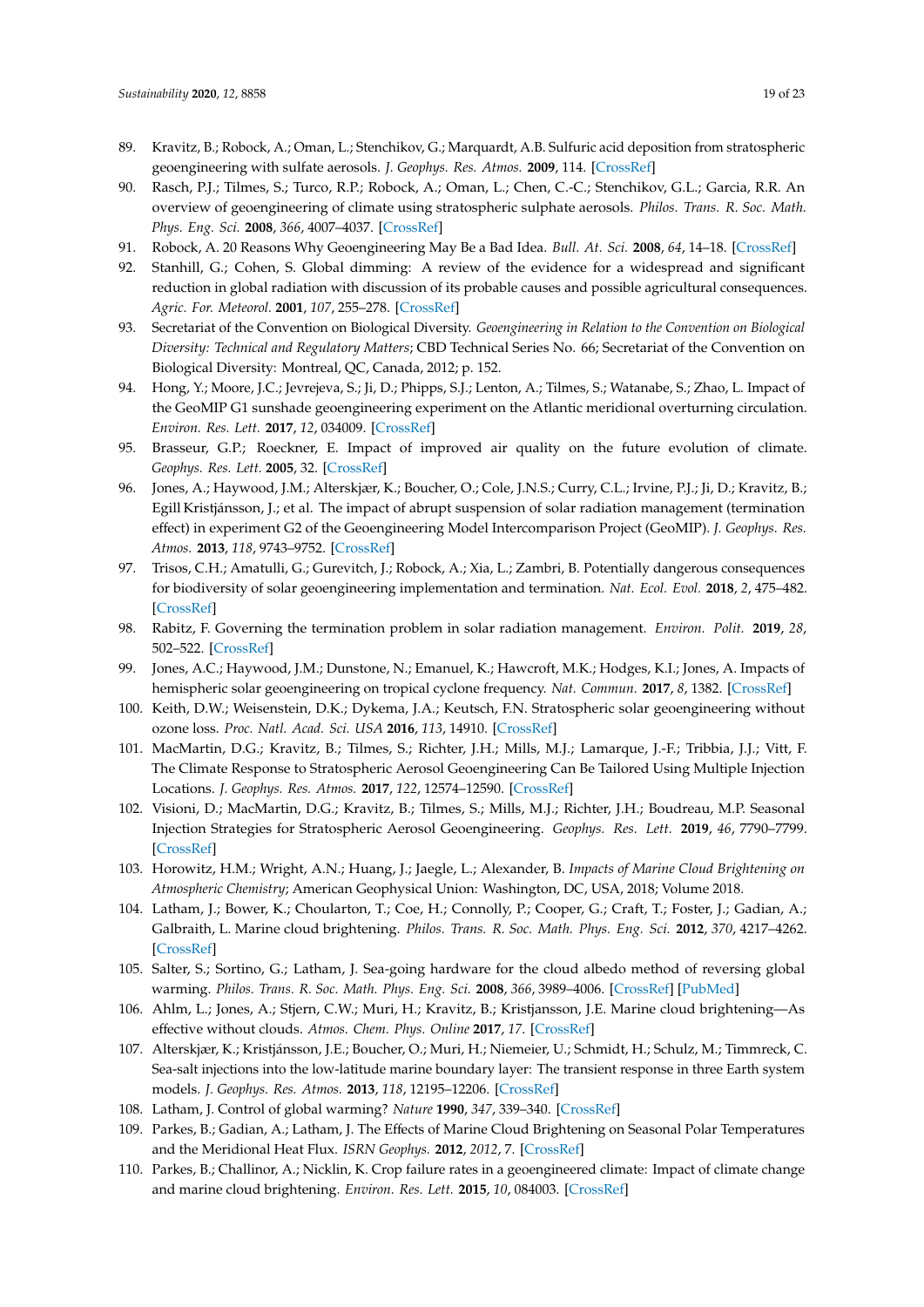- <span id="page-19-0"></span>111. Baughman, E.; Gnanadesikan, A.; Degaetano, A.; Adcroft, A. Investigation of the Surface and Circulation Impacts of Cloud-Brightening Geoengineering. *J. Clim.* **2012**, *25*, 7527–7543. [\[CrossRef\]](http://dx.doi.org/10.1175/JCLI-D-11-00282.1)
- <span id="page-19-1"></span>112. Wang, J.; Liu, X.; Li, Y.; Powell, T.; Wang, X.; Wang, G.; Zhang, P. Microplastics as contaminants in the soil environment: A mini-review. *Sci. Total Environ.* **2019**, *691*, 848–857. [\[CrossRef\]](http://dx.doi.org/10.1016/j.scitotenv.2019.07.209)
- <span id="page-19-2"></span>113. Stjern, C.W.; Muri, H.; Ahlm, L.; Boucher, O.; Cole, J.N.S.; Ji, D.; Jones, A.; Haywood, J.; Kravitz, B.; Lenton, A.; et al. Response to marine cloud brightening in a multi-model ensemble. *Atmos. Chem. Phys.* **2018**, *18*, 621–634. [\[CrossRef\]](http://dx.doi.org/10.5194/acp-18-621-2018)
- <span id="page-19-3"></span>114. Malavelle, F.F.; Haywood, J.M.; Jones, A.; Gettelman, A.; Clarisse, L.; Bauduin, S.; Allan, R.P.; Karset, I.H.H.; Kristjánsson, J.E.; Oreopoulos, L.; et al. Strong constraints on aerosol–cloud interactions from volcanic eruptions. *Nature* **2017**, *546*, 485–491. [\[CrossRef\]](http://dx.doi.org/10.1038/nature22974)
- <span id="page-19-4"></span>115. Jones, A.; Haywood, J.; Boucher, O. A comparison of the climate impacts of geoengineering by stratospheric SO2 injection and by brightening of marine stratocumulus cloud. *Atmos. Sci. Lett.* **2011**, *12*, 176–183. [\[CrossRef\]](http://dx.doi.org/10.1002/asl.291)
- <span id="page-19-5"></span>116. Lohmann, U.; Gasparini, B. A cirrus cloud climate dial? *Science* **2017**, *357*, 248. [\[CrossRef\]](http://dx.doi.org/10.1126/science.aan3325)
- <span id="page-19-6"></span>117. Mitchell, D.L.; Finnegan, W. Modification of cirrus clouds to reduce global warming. *Environ. Res. Lett.* **2009**, *4*, 045102. [\[CrossRef\]](http://dx.doi.org/10.1088/1748-9326/4/4/045102)
- <span id="page-19-7"></span>118. Muri, H.; Kristjánsson, J.E.; Storelvmo, T.; Pfeffer, M.A. The climatic effects of modifying cirrus clouds in a climate engineering framework. *J. Geophys. Res. Atmos.* **2014**, *119*, 4174–4191. [\[CrossRef\]](http://dx.doi.org/10.1002/2013JD021063)
- <span id="page-19-8"></span>119. Jackson, L.S.; Crook, J.A.; Forster, P.M. An intensified hydrological cycle in the simulation of geoengineering by cirrus cloud thinning using ice crystal fall speed changes. *J. Geophys. Res. Atmos.* **2016**, *121*, 6822–6840. [\[CrossRef\]](http://dx.doi.org/10.1002/2015JD024304)
- 120. Kristjánsson, J.E.; Muri, H.; Schmidt, H. The hydrological cycle response to cirrus cloud thinning. *Geophys. Res. Lett.* **2015**, *42*, 10807–10815. [\[CrossRef\]](http://dx.doi.org/10.1002/2015GL066795)
- <span id="page-19-9"></span>121. Storelvmo, T.; Herger, N. Cirrus cloud susceptibility to the injection of ice nuclei in the upper troposphere. *J. Geophys. Res. Atmos.* **2014**, *119*, 2375–2389. [\[CrossRef\]](http://dx.doi.org/10.1002/2013JD020816)
- <span id="page-19-10"></span>122. Cziczo, D.J.; Froyd, K.D.; Hoose, C.; Jensen, E.J.; Diao, M.; Zondlo, M.A.; Smith, J.B.; Twohy, C.H.; Murphy, D.M. Clarifying the Dominant Sources and Mechanisms of Cirrus Cloud Formation. *Science* **2013**, *340*, 1320. [\[CrossRef\]](http://dx.doi.org/10.1126/science.1234145)
- <span id="page-19-11"></span>123. Kärcher, B. Cirrus Clouds and Their Response to Anthropogenic Activities. *Curr. Clim. Chang. Rep.* **2017**, *3*, 45–57. [\[CrossRef\]](http://dx.doi.org/10.1007/s40641-017-0060-3)
- <span id="page-19-12"></span>124. Gasparini, B.; Lohmann, U. Why cirrus cloud seeding cannot substantially cool the planet. *J. Geophys. Res. Atmos.* **2016**, *121*, 4877–4893. [\[CrossRef\]](http://dx.doi.org/10.1002/2015JD024666)
- <span id="page-19-13"></span>125. Controller Area Network. *Climate Action Network Europe Position on Solar Radiation Modification (SRM)*; CAN: Brussels, Belgium, 2019.
- <span id="page-19-14"></span>126. Whyte, K.P. Now This! Indigenous Sovereignty, Political Obliviousness and Governance Models for SRM Research. *Ethics Policy Environ.* **2012**, *15*, 172–187. [\[CrossRef\]](http://dx.doi.org/10.1080/21550085.2012.685570)
- <span id="page-19-15"></span>127. Heyen, D.; Wiertz, T.; Irvine, P.J. Regional disparities in SRM impacts: The challenge of diverging preferences. *Clim. Chang.* **2015**, *133*, 557–563. [\[CrossRef\]](http://dx.doi.org/10.1007/s10584-015-1526-8)
- <span id="page-19-16"></span>128. Bodle, R.; Oberthür, S. *Options and Proposals for the International Governance of Geoengineering*; Climate Change; Umweltbundesamt: Dessau, Germany, 2014.
- <span id="page-19-17"></span>129. Armeni, C.; Redgwell, C. *International Legal and Regulatory Issues of Climate Geoengineering Governance: Rethinking the Approach*; Arts and Humanities Research Council: Swindon, UK, 2015.
- <span id="page-19-18"></span>130. Allan, J.I. Dangerous Incrementalism of the Paris Agreement. *Glob. Environ. Polit.* **2019**, *19*, 4–11. [\[CrossRef\]](http://dx.doi.org/10.1162/glep_a_00488)
- 131. Voigt, C.; Ferreira, F. Differentiation in the Paris Agreement. *Clim. Law* **2016**, *6*, 58–74. [\[CrossRef\]](http://dx.doi.org/10.1163/18786561-00601004)
- <span id="page-19-20"></span>132. Ekardt, F.; Wieding, J. Rechtlicher Aussagegehalt des Paris-Abkommen—Eine Analyse der Einzelnen Artikel. *Zeitschrift für Umweltrecht* **2016**, 36–57.
- 133. Chan, S.; Brandi, C.; Bauer, S. Aligning Transnational Climate Action with International Climate Governance: The Road from Paris. *Rev. Eur. Comp. Int. Environ. Law* **2016**, *25*, 238–247. [\[CrossRef\]](http://dx.doi.org/10.1111/reel.12168)
- <span id="page-19-19"></span>134. Falkner, R. The Paris Agreement and the new logic of international climate politics. *Int. A*ff*.* **2016**, *92*, 1107–1125. [\[CrossRef\]](http://dx.doi.org/10.1111/1468-2346.12708)
- 135. Milkoreit, M. The Paris Agreement on Climate Change—Made in USA? *Perspect. Polit.* **2019**, *17*, 1019–1037. [\[CrossRef\]](http://dx.doi.org/10.1017/S1537592719000951)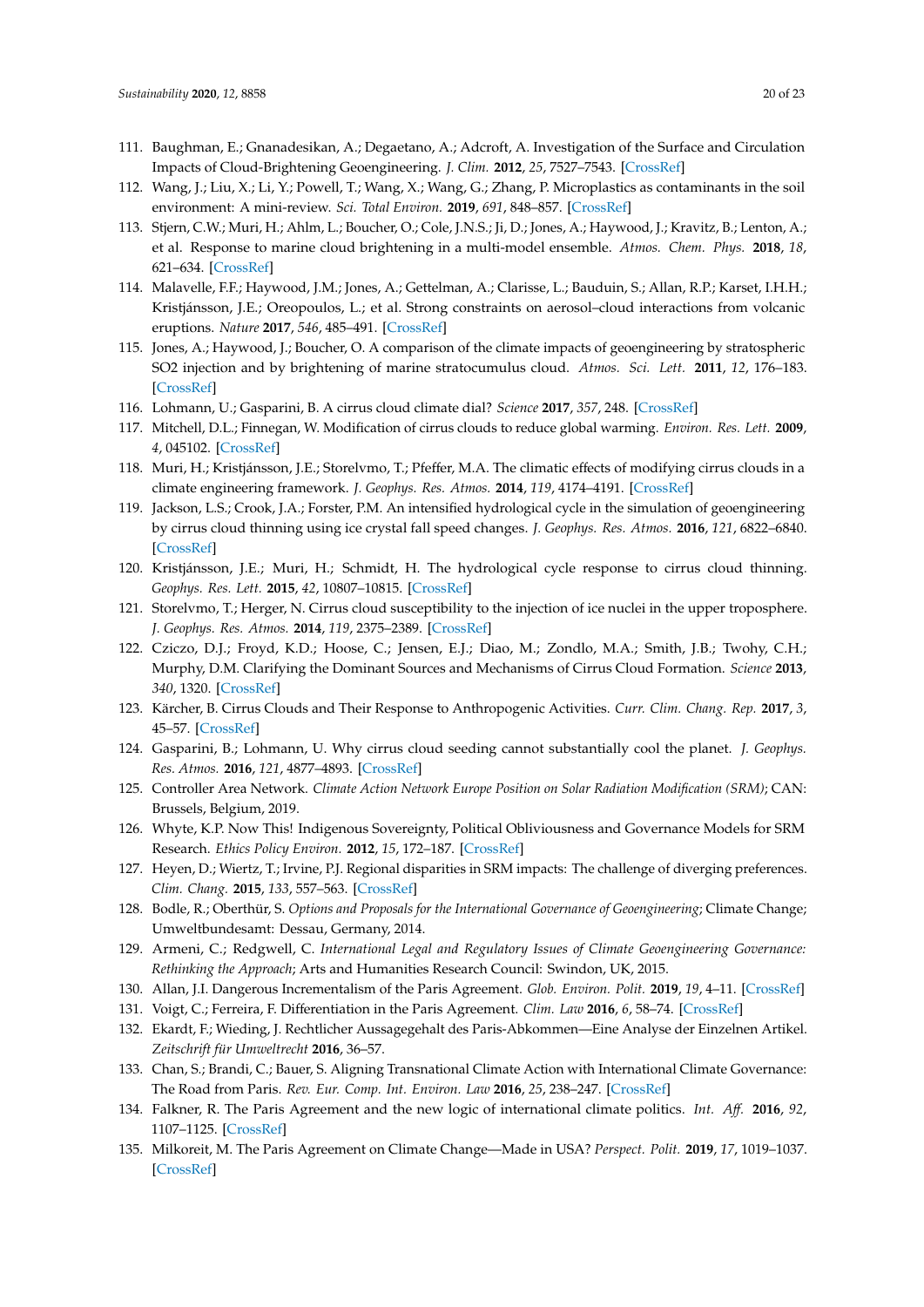- <span id="page-20-1"></span>136. Bodansky, D. The Paris Climate Change Agreement: A New Hope? *Am. J. Int. Law* **2016**, *110*, 288–319. [\[CrossRef\]](http://dx.doi.org/10.5305/amerjintelaw.110.2.0288)
- <span id="page-20-0"></span>137. Savaresi, A. A Glimpse into the Future of the Climate Regime: Lessons from the REDD + Architecture. *Rev. Eur. Comp. Int. Environ. Law* **2016**, *25*, 186–196. [\[CrossRef\]](http://dx.doi.org/10.1111/reel.12164)
- <span id="page-20-2"></span>138. Voigt, C. The Compliance and Implementation Mechanism of the Paris Agreement. *Rev. Eur. Comp. Int. Environ. Law* **2016**, *25*, 161–173. [\[CrossRef\]](http://dx.doi.org/10.1111/reel.12155)
- <span id="page-20-4"></span><span id="page-20-3"></span>139. Parker, A.; Geden, O. No fudging on geoengineering. *Nat. Geosci.* **2016**, *9*, 859–860. [\[CrossRef\]](http://dx.doi.org/10.1038/ngeo2851)
- 140. Read, R.; O'Riordan, T. The Precautionary Principle under Fire. *Environ. Sci. Policy Sustain. Dev.* **2017**, *59*, 4–15. [\[CrossRef\]](http://dx.doi.org/10.1080/00139157.2017.1350005)
- <span id="page-20-5"></span>141. Sands, P.; Peel, J. *Principles of International Environmental Law*, 4th ed.; Cambridge University Press: Cambridge, UK, 2018; ISBN 0521521068.
- 142. Gardiner, S.M. A Core Precautionary Principle. *J. Polit. Philos.* **2006**, *14*, 33–60. [\[CrossRef\]](http://dx.doi.org/10.1111/j.1467-9760.2006.00237.x)
- <span id="page-20-17"></span>143. Garske, B. *Ordnungsrechtliche und Ökonomische Instrumente der Phosphor-Governance*; Metropolis: Marburg, Germany, 2019.
- <span id="page-20-6"></span>144. Stubenrauch, J. *Phosphor-Governance in ländervergleichender Perspektive—Deutschland, Costa Rica, Nicaragua. Ein Beitrag zur Nachhaltigkeits-und Bodenschutzpolitik*; Metropolis: Marburg, Germany, 2019.
- <span id="page-20-7"></span>145. Sunstein, C.R. *Laws of fear: Beyond the Precautionary Principle*; Cambridge University Press: Cambridge, UK, 2005; Volume 6, ISBN 0-521-61512-7.
- <span id="page-20-8"></span>146. Gardiner, S.M. *A Perfect Moral Storm—The Ethical Tragedy of Climate Change*; Oxford University Press: Oxford, UK, 2011.
- <span id="page-20-9"></span>147. Soto, M.V. General Principles of International Environmental Law. *ISLA J. Int. Comp. Law* **1996**, *3*, 193–212.
- <span id="page-20-10"></span>148. Kravitz, B.; MacMartin, D.G.; Wang, H.; Rasch, P.J. Geoengineering as a design problem. *Earth Syst. Dyn.* **2016**, *7*, 469–497. [\[CrossRef\]](http://dx.doi.org/10.5194/esd-7-469-2016)
- <span id="page-20-11"></span>149. Richter, J.H.; Tilmes, S.; Mills, M.J.; Tribbia, J.J.; Kravitz, B.; MacMartin, D.G.; Vitt, F.; Lamarque, J.-F. Stratospheric Dynamical Response and Ozone Feedbacks in the Presence of SO2 Injections. *J. Geophys. Res. Atmos.* **2017**, *122*, 12557–12573. [\[CrossRef\]](http://dx.doi.org/10.1002/2017JD026912)
- <span id="page-20-12"></span>150. Merk, C.; Pönitzsch, G.; Kniebes, C.; Rehdanz, K.; Schmidt, U. Exploring public perceptions of stratospheric sulfate injection. *Clim. Chang.* **2015**, *130*, 299–312. [\[CrossRef\]](http://dx.doi.org/10.1007/s10584-014-1317-7)
- <span id="page-20-13"></span>151. Pedersen, O.W. Environmental Principles and Environmental Justice. *Environ. Law Rev.* **2010**, *12*, 26–49. [\[CrossRef\]](http://dx.doi.org/10.1350/enlr.2010.12.1.074)
- <span id="page-20-14"></span>152. Burns, W.C.G. Climate Geoengineering: Solar Radiation Management and its Implications for Intergenerational Equity. *Stanf. J. Law Sci. Policy* **2011**, *4*, 39–55.
- <span id="page-20-15"></span>153. Mengis, N.; Matthews, H.D. Non-CO<sub>2</sub> forcing changes will likely decrease the remaining carbon budget for 1.5 ◦C. *Npj Clim. Atmos. Sci.* **2020**, *3*, 19. [\[CrossRef\]](http://dx.doi.org/10.1038/s41612-020-0123-3)
- <span id="page-20-16"></span>154. Aengenheyster, M.; Feng, Q.Y.; van der Ploeg, F.; Dijkstra, H.A. The point of no return for climate action: Effects of climate uncertainty and risk tolerance. *Earth Syst. Dyn.* **2018**, *9*, 1085–1095. [\[CrossRef\]](http://dx.doi.org/10.5194/esd-9-1085-2018)
- <span id="page-20-18"></span>155. Ekardt, F.; Wieding, J.; Garske, B.; Stubenrauch, J. Agriculture-related Climate Policies—Law and Governance Issues on the European and Global Level. *Carbon Clim. Law Rev.* **2018**, 12. [\[CrossRef\]](http://dx.doi.org/10.21552/cclr/2018/4/7)
- <span id="page-20-19"></span>156. Hedenus, F.; Wirsenius, S.; Johansson, D.J.A. The importance of reduced meat and dairy consumption for meeting stringent climate change targets. *Clim. Chang.* **2014**, *124*, 79–91. [\[CrossRef\]](http://dx.doi.org/10.1007/s10584-014-1104-5)
- <span id="page-20-20"></span>157. Bajželj, B.; Richards, K.S.; Allwood, J.M.; Smith, P.; Dennis, J.S.; Curmi, E.; Gilligan, C.A. Importance of food-demand management for climate mitigation. *Nat. Clim. Chang.* **2014**, *4*, 924–929. [\[CrossRef\]](http://dx.doi.org/10.1038/nclimate2353)
- 158. Jandl, R.; Bauhus, J.; Bolte, A.; Schindlbacher, A.; Schüler, S. Effect of Climate-Adapted Forest Management on Carbon Pools and Greenhouse Gas Emissions. *Curr. For. Rep.* **2015**, *1*, 1–7. [\[CrossRef\]](http://dx.doi.org/10.1007/s40725-015-0006-8)
- <span id="page-20-21"></span>159. Stevanović, M.; Popp, A.; Bodirsky, B.L.; Humpenöder, F.; Müller, C.; Weindl, I.; Dietrich, J.P.; Lotze-Campen, H.; Kreidenweis, U.; Rolinski, S.; et al. Mitigation Strategies for Greenhouse Gas Emissions from Agriculture and Land-Use Change: Consequences for Food Prices. *Environ. Sci. Technol.* **2017**, *51*, 365–374. [\[CrossRef\]](http://dx.doi.org/10.1021/acs.est.6b04291) [\[PubMed\]](http://www.ncbi.nlm.nih.gov/pubmed/27981847)
- <span id="page-20-22"></span>160. Cavicchioli, R.; Ripple, W.J.; Timmis, K.N.; Azam, F.; Bakken, L.R.; Baylis, M.; Behrenfeld, M.J.; Boetius, A.; Boyd, P.W.; Classen, A.T.; et al. Scientists' warning to humanity: Microorganisms and climate change. *Nat. Rev. Microbiol.* **2019**, *17*, 569–586. [\[CrossRef\]](http://dx.doi.org/10.1038/s41579-019-0222-5) [\[PubMed\]](http://www.ncbi.nlm.nih.gov/pubmed/31213707)
- 161. Food and Agriculture Organization. *ITPS Status of the World's Soil Resources*; Main Report; FAO: Rome, Italy, 2015.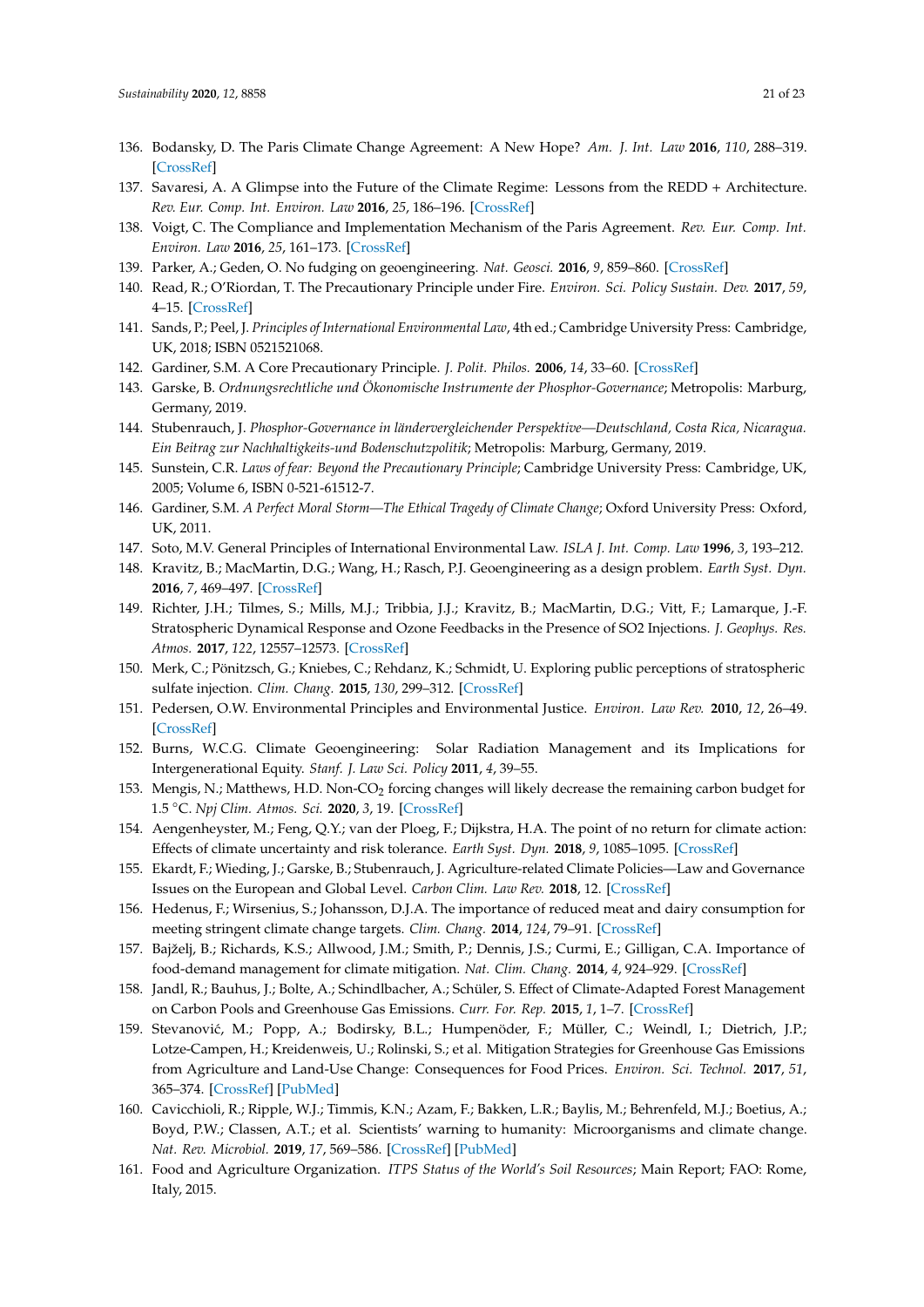- <span id="page-21-0"></span>162. Smith, P. Soils and climate change. *Terr. Syst.* **2012**, *4*, 539–544. [\[CrossRef\]](http://dx.doi.org/10.1016/j.cosust.2012.06.005)
- <span id="page-21-1"></span>163. Peters, J.; Unger, M. *Von Peatlands in the EU Regulatory Environment—Survey with case studies on Poland and Estonia*; BfN-Skripten; Bundesamt für Naturschutz (BfN): Bonn, Germany, 2017.
- <span id="page-21-2"></span>164. United Nations Environment Programme (UNEP). *The Strategic Plan for Biodiversity 2011–2020 and the Aichi Biodiversity Targets*; COP 10 Decision X/2. UNEP/CBD/COP/DEC/X/2; UNEP: Nagoya, Japan, 2010.
- <span id="page-21-3"></span>165. Winter, G. Climate Engineering and International Law: Last Resort or the End of Humanity? *Rev. Eur. Community Int. Environ. Law* **2012**, *20*, 277–289. [\[CrossRef\]](http://dx.doi.org/10.1111/j.1467-9388.2012.00730.x)
- <span id="page-21-4"></span>166. Zürn, M.; Schäfer, S. The Paradox of Climate Engineering. *Glob. Policy* **2013**, *4*, 266–277. [\[CrossRef\]](http://dx.doi.org/10.1111/gpol.12004)
- <span id="page-21-5"></span>167. van Vuuren, D.P.; Stehfest, E.; Gernaat, D.E.H.J.; van den Berg, M.; Bijl, D.L.; de Boer, H.S.; Daioglou, V.; Doelman, J.C.; Edelenbosch, O.Y.; Harmsen, M.; et al. Alternative pathways to the 1.5 ◦C target reduce the need for negative emission technologies. *Nat. Clim. Chang.* **2018**, *8*, 391–397. [\[CrossRef\]](http://dx.doi.org/10.1038/s41558-018-0119-8)
- 168. Cassen, C.; Hamdi-Chérif, M.; Cotella, G.; Toniolo, J.; Lombardi, P.; Hourcade, J.-C. Low Carbon Scenarios for Europe: An Evaluation of Upscaling Low Carbon Experiments. *Sustainability* **2018**, *10*, 848. [\[CrossRef\]](http://dx.doi.org/10.3390/su10030848)
- 169. Gupta, J.; Arts, K. Achieving the 1.5 ◦C objective: Just implementation through a right to (sustainable) development approach. *Int. Environ. Agreem. Polit. Law Econ.* **2018**, *18*, 11–28. [\[CrossRef\]](http://dx.doi.org/10.1007/s10784-017-9376-7)
- 170. Millar, R.J.; Fuglestvedt, J.S.; Friedlingstein, P.; Rogelj, J.; Grubb, M.J.; Matthews, H.D.; Skeie, R.B.; Forster, P.M.; Frame, D.J.; Allen, M.R. Emission budgets and pathways consistent with limiting warming to 1.5 ◦C. *Nat. Geosci.* **2017**, *10*, 741–747. [\[CrossRef\]](http://dx.doi.org/10.1038/ngeo3031)
- <span id="page-21-7"></span><span id="page-21-6"></span>171. Peters, G. *How Much Carbon Dioxide Can We Emit?* Cicero: Oslo, Norway, 2017.
- 172. Springmann, M.; Clark, M.; Mason-D'Croz, D.; Wiebe, K.; Bodirsky, B.L.; Lassaletta, L.; de Vries, W.; Vermeulen, S.J.; Herrero, M.; Carlson, K.M.; et al. Options for keeping the food system within environmental limits. *Nature* **2018**, *562*, 519–525. [\[CrossRef\]](http://dx.doi.org/10.1038/s41586-018-0594-0) [\[PubMed\]](http://www.ncbi.nlm.nih.gov/pubmed/30305731)
- <span id="page-21-8"></span>173. Springmann, M.; Wiebe, K.; Mason-D'Croz, D.; Sulser, T.B.; Rayner, M.; Scarborough, P. Health and nutritional aspects of sustainable diet strategies and their association with environmental impacts: A global modelling analysis with country-level detail. *Lancet Planet. Health* **2018**, *2*, e451–e461. [\[CrossRef\]](http://dx.doi.org/10.1016/S2542-5196(18)30206-7)
- <span id="page-21-9"></span>174. Lovins, A.B.; Datta, E.K. *Winning the Oil Endgame*; Rocky Mountain Institute: Colorado, USA, 2005.
- 175. Pacala, S.; Socolow, R. Stabilization Wedges: Solving the Climate Problem for the Next 50 Years with Current Technologies. *Science* **2004**, *305*, 968. [\[CrossRef\]](http://dx.doi.org/10.1126/science.1100103)
- <span id="page-21-10"></span>176. Socolow, R.; Hotinski, R.; Greenblatt, J.B.; Pacala, S. Solving the Climate Problem: Technologies Available to Curb CO2 Emissions. *Environ. Sci. Policy Sustain. Dev.* **2004**, *46*, 8–19. [\[CrossRef\]](http://dx.doi.org/10.1080/00139150409605818)
- <span id="page-21-11"></span>177. McLaren, D. Mitigation deterrence and the "moral hazard" of solar radiation management. *Earths Future* **2016**, *4*, 596–602. [\[CrossRef\]](http://dx.doi.org/10.1002/2016EF000445)
- <span id="page-21-12"></span>178. Garske, B. *Phosphor-Governance—Rechtliche Steuerungsinstrumente der Landwirtschaftlichen Phosphornutzung und Ihre Bezüge zu den ökologischen Problemfeldern Böden, Gewässer, Biodiversität und Klima*; Metropolis-Verlag: Marburg, Germany, 2019.
- <span id="page-21-13"></span>179. Burger, M.; Gundlach, J. Research governance. In *Climate Engineering and the Law: Regulation and Liability for Solar Radiation Management and Carbon Dioxide Removal*; Gerrard, M.B., Hester, T., Eds.; Cambridge University Press: Cambridge, UK, 2018; pp. 269–323. ISBN 978-1-107-15727-9.
- 180. Dilling, L.; Hauser, R. Governing geoengineering research: Why, when and how? *Clim. Chang.* **2014**. [\[CrossRef\]](http://dx.doi.org/10.1007/s10584-013-0835-z)
- <span id="page-21-14"></span>181. Parker, A. Governing solar geoengineering research as it leaves the laboratory. *Philos. Trans. R. Soc. Math. Phys. Eng. Sci.* **2014**, *372*, 20140173. [\[CrossRef\]](http://dx.doi.org/10.1098/rsta.2014.0173)
- <span id="page-21-15"></span>182. Rayner, S.; Heyward, C.; Kruger, T.; Pidgeon, N.; Redgwell, C.; Savulescu, J. The Oxford Principles. *Clim. Chang.* **2013**, *121*, 499–512. [\[CrossRef\]](http://dx.doi.org/10.1007/s10584-012-0675-2)
- <span id="page-21-16"></span>183. Bodansky, D. The who, what, and wherefore of geoengineering governance. *Clim. Chang.* **2013**, *121*, 539–551. [\[CrossRef\]](http://dx.doi.org/10.1007/s10584-013-0759-7)
- <span id="page-21-17"></span>184. CGG Project. *How Might Geoengineering be Regulated?* Geoengineering Governance Project; University of Oxford: Oxford, UK; University of Sussex: Sussex, UK; University College London: Oxford, UK, 2014.
- <span id="page-21-18"></span>185. Susnjar, D. *Proportionality, Fundamental Rights and Balance of Powers*; Brill: Leiden, The Netherlands, 2010.
- <span id="page-21-19"></span>186. Mulvey, K.; Shulman, S. *The Climate Deception Dossiers—Internal Fossil Fuel Industry Memos Reveal Decades of Corporate Disinformation*; Union of Concerned Scientists: Austin, TX, USA, 2015.